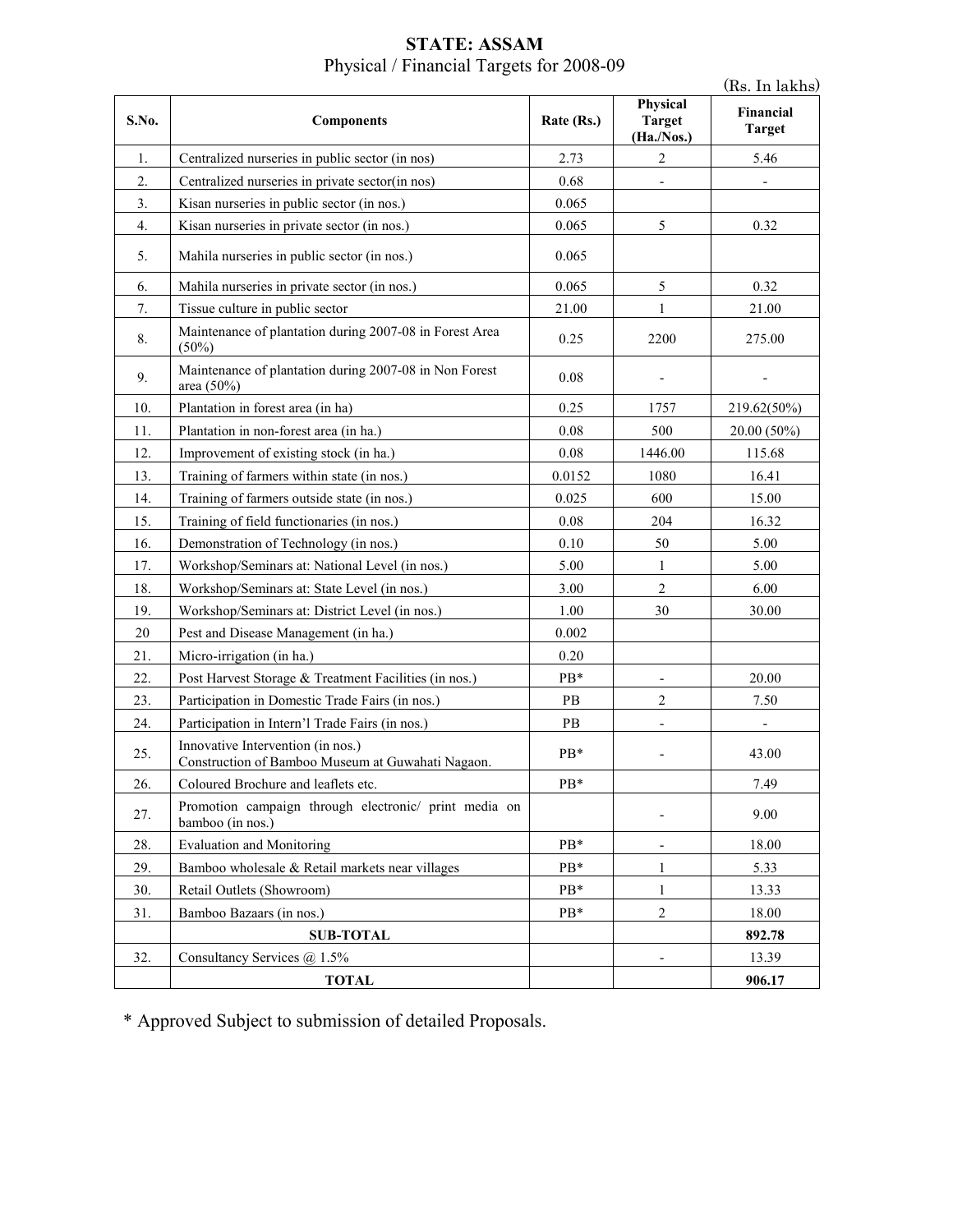#### **STATE: NAGALAND**  Physical / Financial Targets for 2008-09

|       |                                                                      |                          |                                         | (Rs. In lakhs)               |
|-------|----------------------------------------------------------------------|--------------------------|-----------------------------------------|------------------------------|
| S.No. | <b>Components</b>                                                    | Rate (Rs.)               | Physical<br><b>Target</b><br>(Ha./Nos.) | Financial<br><b>Target</b>   |
| 1.    | Centralized nurseries in public sector (in nos)                      | 2.73                     |                                         |                              |
| 2.    | Centralized nurseries in private sector(in nos)                      | 0.68                     |                                         |                              |
| 3.    | Kisan nurseries in public sector (in nos.)                           | 0.065                    | $\blacksquare$                          |                              |
| 4.    | Kisan nurseries in private sector (in nos.)                          | 0.065                    | $\overline{\phantom{a}}$                |                              |
| 5.    | Mahila nurseries in public sector (in nos.)                          | 0.065                    |                                         |                              |
| 6.    | Mahila nurseries in private sector (in nos.)                         | 0.065                    |                                         |                              |
| 7.    | Maintenance of plantation during 2007-08 in Forest<br>area (50%)     | 0.25                     | 7500                                    | 937.50                       |
| 8.    | Maintenance of plantation during 2007-08 in Non<br>Forest area (50%) | 0.08                     |                                         |                              |
| 9.    | Plantation in forest area (in ha)                                    | 0.25                     | 3000                                    | 375.00 (50%)                 |
| 10.   | Plantation in non-forest area (in ha.)                               | 0.08                     |                                         |                              |
| 11.   | Improvement of existing stock (in ha.)                               | 0.08                     |                                         |                              |
| 12.   | Training of farmers within state (in nos.)                           | 0.0152                   |                                         |                              |
| 13.   | Training of farmers outside state (in nos.)                          | 0.025                    | $\overline{\phantom{0}}$                |                              |
| 14.   | Training of field functionaries (in nos.)                            | 0.08                     | $\blacksquare$                          |                              |
| 15.   | Demonstration of Technology (in nos.)                                | 0.10                     | $\blacksquare$                          | $\blacksquare$               |
| 16.   | Workshop/Seminars at: State Level (in nos.)                          | 3.00                     | $\overline{c}$                          | 6.00                         |
| 17.   | Workshop/Seminars at: District Level (in nos.)                       | 1.00                     |                                         |                              |
| 18.   | Pest and Disease Management (in ha.)                                 | 0.002                    |                                         |                              |
| 19.   | Micro-irrigation (in ha.)                                            | 0.20                     |                                         |                              |
| 20    | Post Harvest Storage & Treatment Facilities (in nos.)                | PB*                      | 1                                       | 20.00                        |
| 21.   | Participation in Domestic Trade Fairs (in nos.)                      | PB*                      | $\overline{c}$                          | 7.50                         |
| 22.   | Participation in International Trade Fairs (in nos.)                 | PB                       |                                         |                              |
| 23.   | Innovative Intervention (in nos.)                                    | $\overline{\phantom{0}}$ | $\blacksquare$                          | $\qquad \qquad \blacksquare$ |
| 24.   | Coloured Brochure and leaflets                                       | PB*                      |                                         |                              |
| 25.   | <b>Evaluation and Monitoring</b>                                     | PB*                      | $\blacksquare$                          | $\overline{\phantom{a}}$     |
| 26.   | Bamboo wholesale & Retail markets near villages                      | PB*                      |                                         |                              |
| 27.   | <b>Retail Outlets</b>                                                | PB*                      |                                         |                              |
| 28.   | Bamboo Bazaars (in nos.)                                             | -                        | $\blacksquare$                          | $\blacksquare$               |
| 29.   | Market surveys                                                       | PB*                      |                                         |                              |
|       | <b>SUB-TOTAL</b>                                                     |                          |                                         | 1346.00                      |
| 30.   | Consultancy Services $@$ 1.5%                                        |                          |                                         | 20.19                        |
|       | <b>TOTAL</b>                                                         |                          |                                         | 1366.19                      |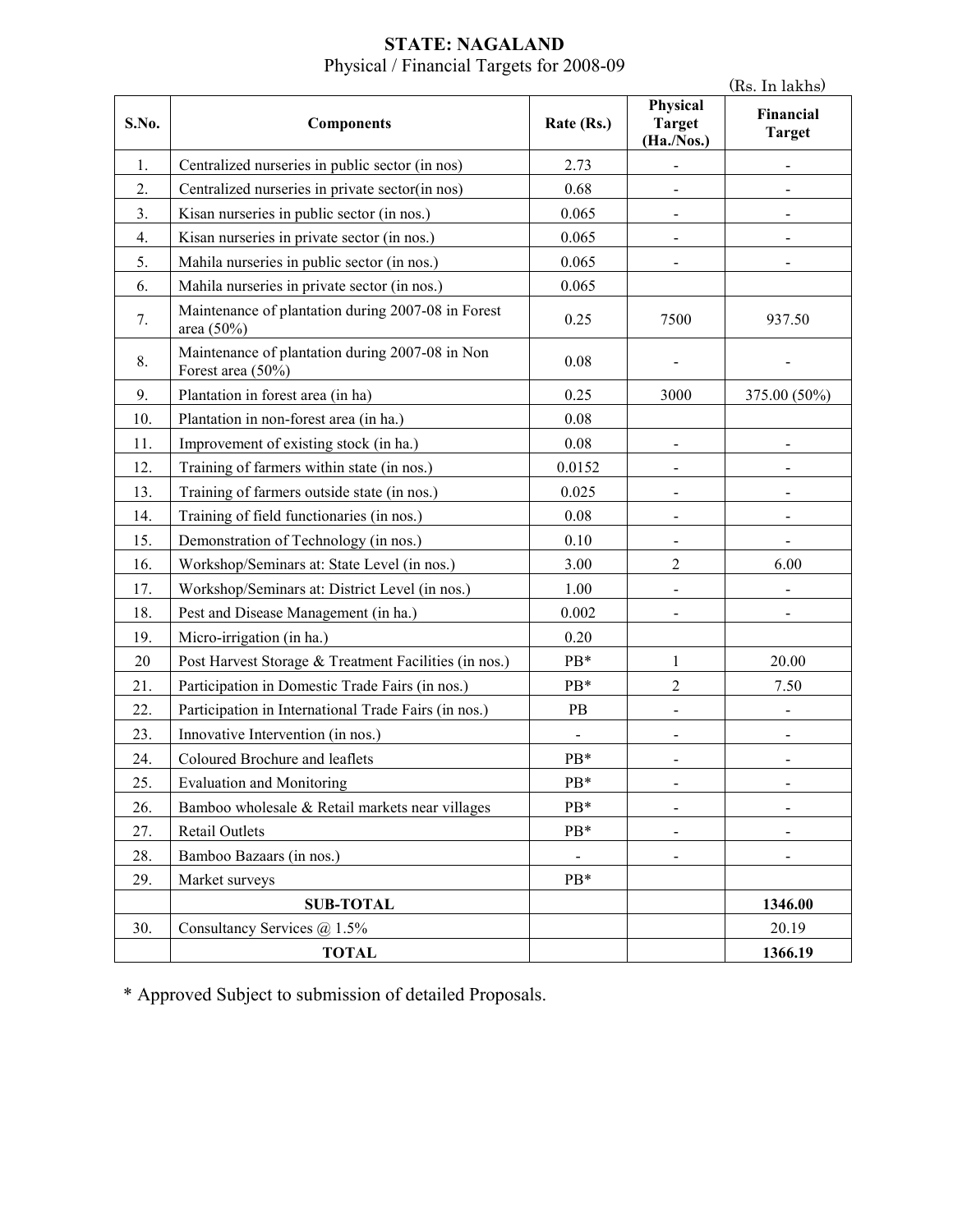#### **STATE: NAGALAND (PM's Package)**

Physical / Financial Targets for 2008-09

|       |                                                                           |                |                                         | (Rs. In lakhs)             |
|-------|---------------------------------------------------------------------------|----------------|-----------------------------------------|----------------------------|
| S.No. | <b>Components</b>                                                         | Rate (Rs.)     | Physical<br><b>Target</b><br>(Ha./Nos.) | Financial<br><b>Target</b> |
| 1.    | Centralized nurseries in public sector (in nos)                           | 2.73           | $\blacksquare$                          |                            |
| 2.    | Centralized nurseries in private sector(in nos)                           | 0.68           | $\blacksquare$                          | $\blacksquare$             |
| 3.    | Kisan nurseries in public sector (in nos.)                                | 0.065          | $\overline{a}$                          |                            |
| 4.    | Kisan nurseries in private sector (in nos.)                               | 0.065          | $\mathbf{r}$                            |                            |
| 5.    | Mahila nurseries in public sector (in nos.)                               | 0.065          |                                         |                            |
| 6.    | Mahila nurseries in private sector (in nos.)                              | 0.065          | $\qquad \qquad \blacksquare$            | $\overline{a}$             |
| 7.    | Tissue culture in public sector                                           | 21.00          | $\blacksquare$                          |                            |
| 8.    | Tissue culture in private sector                                          | 10.50          | $\blacksquare$                          |                            |
| 9.    | Maintenance of Plantation during 2007-08 in forest area<br>(in. ha) (50%) | 0.25           | 1000                                    | 125.00                     |
| 10.   | Plantation in non-forest area (in ha.)                                    | 0.08           | $\blacksquare$                          |                            |
| 11.   | Improvement of existing stock (in ha.)                                    | 0.08           | $\blacksquare$                          |                            |
| 12.   | Training of farmers within state (in nos.)                                | 0.0152         | 602                                     | 9.15                       |
| 13.   | Training of farmers outside state (in nos.)                               | 0.025          | 324                                     | 8.10                       |
| 14.   | Training of field functionaries (in nos.)                                 | 0.08           | $\blacksquare$                          | $\overline{\phantom{a}}$   |
| 15.   | Demonstration of Technology (in nos.)                                     | 0.10           | $\qquad \qquad \blacksquare$            |                            |
| 16.   | Workshop/Seminars at: State Level (in nos.)                               | 3.00           | $\overline{a}$                          |                            |
| 17.   | Workshop/Seminars at: District Level (in nos.)                            | 1.00           | $\blacksquare$                          | $\overline{\phantom{a}}$   |
| 18.   | Pest and Disease Management (in ha.)                                      | 0.002          |                                         |                            |
| 19.   | Micro-irrigation (in ha.)                                                 | 0.20           | $\blacksquare$                          |                            |
| 20    | Post Harvest Storage & Treatment Facilities (in nos.)                     | PB             |                                         |                            |
| 21.   | Participation in Domestic Trade Fairs (in nos.)                           | PB             | $\blacksquare$                          | $\blacksquare$             |
| 22.   | Participation in International Trade Fairs (in nos.)                      | PB             | $\overline{\phantom{a}}$                |                            |
| 23.   | Innovative Intervention (in nos.)                                         | $\overline{a}$ |                                         |                            |
| 24.   | Coloured Brochure and leaflets                                            | PB*            | $\blacksquare$                          | $\blacksquare$             |
| 25.   | <b>Evaluation and Monitoring</b>                                          | PB*            |                                         |                            |
| 26.   | Market surveys                                                            | PB*            | $\blacksquare$                          |                            |
|       | <b>SUB-TOTAL</b>                                                          |                |                                         | 142.25                     |
| 27.   | Consultancy Services @ 1.5%                                               |                |                                         |                            |
|       | <b>TOTAL</b>                                                              |                |                                         | 142.25                     |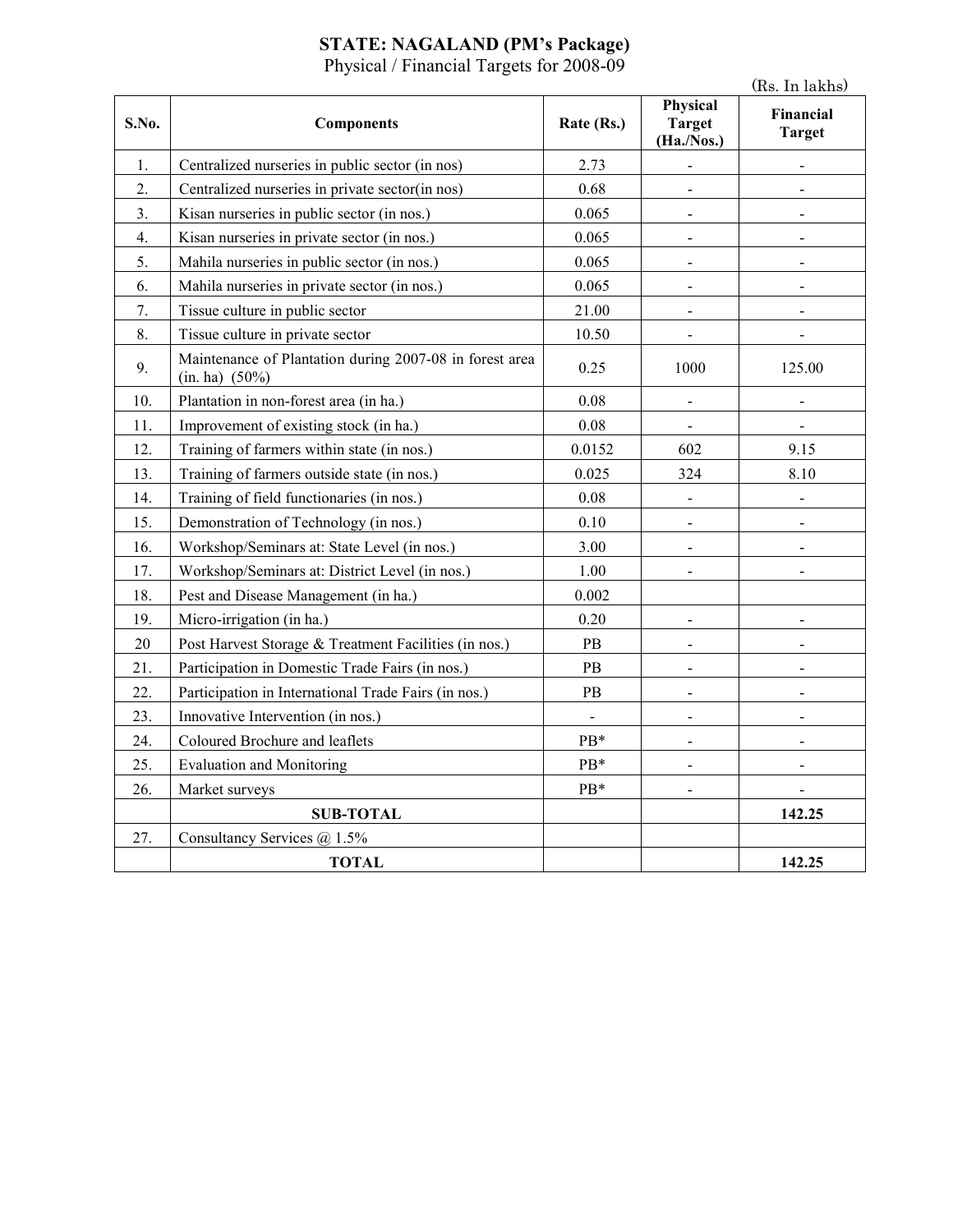## **STATE: ARUNACHAL PRADESH**

Physical / Financial Targets for 2008-09

|       |                                                                             |                | (Rs. In lakhs)                       |                            |
|-------|-----------------------------------------------------------------------------|----------------|--------------------------------------|----------------------------|
| S.No. | <b>Components</b>                                                           | Rate (Rs.)     | <b>Physical Target</b><br>(Ha./Nos.) | Financial<br><b>Target</b> |
| 1.    | Centralized nurseries in public sector (in nos)                             | 2.73           | $\qquad \qquad \blacksquare$         | $\overline{\phantom{0}}$   |
| 2.    | Centralized nurseries in private sector(in nos)                             | 0.68           | $\overline{\phantom{a}}$             | $\blacksquare$             |
| 3.    | Kisan nurseries in public sector (in nos.)                                  | 0.065          | $\overline{\phantom{a}}$             |                            |
| 4.    | Kisan nurseries in private sector (in nos.)                                 | 0.065          | $\blacksquare$                       |                            |
| 5.    | Mahila nurseries in public sector (in nos.)                                 | 0.065          |                                      |                            |
| 6.    | Mahila nurseries in private sector (in nos.)                                | 0.065          |                                      |                            |
| 7.    | Maintenance of plantation during 2007-08 in Forest<br>area (50%)            | 0.25           | 3020                                 | 377.50                     |
| 8.    | Maintenance of plantation during 2007-08 in Non<br>Forest area (50%)        | 0.08           | 7700                                 | 308.00                     |
| 9.    | Plantation in forest area (in ha)                                           | 0.25           | 600                                  | 75.00 (50%)                |
| 10.   | Plantation in non-forest area (in ha.)                                      | 0.08           | 300                                  | $12.00(50\%)$              |
| 11.   | Improvement of existing stock (in ha.)                                      | 0.08           |                                      |                            |
| 12.   | Training of farmers within state (in nos.)                                  | 0.0152         | 200                                  | 3.04                       |
| 13.   | Training of farmers outside state (in nos.)                                 | 0.025          | 100                                  | 2.50                       |
| 14.   | Training of field functionaries (in nos.)                                   | 0.08           | 50                                   | 4.00                       |
| 15.   | Demonstration of Technology (in nos.)                                       | 0.10           | 20                                   | 2.00                       |
| 16.   | Workshop/Seminars at: State Level (in nos.)                                 | 3.00           | $\mathbf{1}$                         | 3.00                       |
| 17.   | Workshop/Seminars at: District Level (in nos.)                              | 1.00           | 10                                   | 10.00                      |
| 18.   | Pest and Disease Management (in ha.)                                        | 0.002          | 3000                                 | 6.00                       |
| 19.   | Micro-irrigation (in ha.)                                                   | 0.20           |                                      |                            |
| 20    | Post Harvest Storage & Treatment Facilities (in nos.)                       | PB             |                                      |                            |
| 21.   | Participation in Domestic Trade Fairs (in nos.)                             | PB             | $\mathbf{1}$                         | 3.75                       |
| 22.   | Participation in Intern'l Trade Fairs (in nos.)                             | PB             |                                      |                            |
| 23.   | Innovative Intervention (in nos.)                                           | $\blacksquare$ |                                      |                            |
| 24.   | Coloured Brochure and leaflets                                              | PB*            |                                      | 10.00                      |
| 25.   | <b>Evaluation and Monitoring</b>                                            | PB*            |                                      | 5.00                       |
| 26.   | Bamboo wholesale & Retail markets near villages                             | PB*            |                                      |                            |
| 27.   | Retail Outlets                                                              | PB*            |                                      |                            |
| 28.   | Bamboo Bazaars (in nos.)                                                    | $\blacksquare$ |                                      |                            |
| 29.   | Publicity campaign through newspaper/calendar on<br>bamboo (in nos.)        | $PB*$          | $\overline{2}$                       | 2.00                       |
| 30.   | Bamboo database generation and management $-C$ /o<br>GIS & software package | PB*            | 10                                   | 2.00                       |
|       | <b>SUB-TOTAL</b>                                                            |                |                                      | 825.79                     |
| 31.   | Consultancy Services @ 1.5%                                                 |                |                                      | 12.38                      |
|       | <b>TOTAL</b>                                                                |                |                                      | 838.17                     |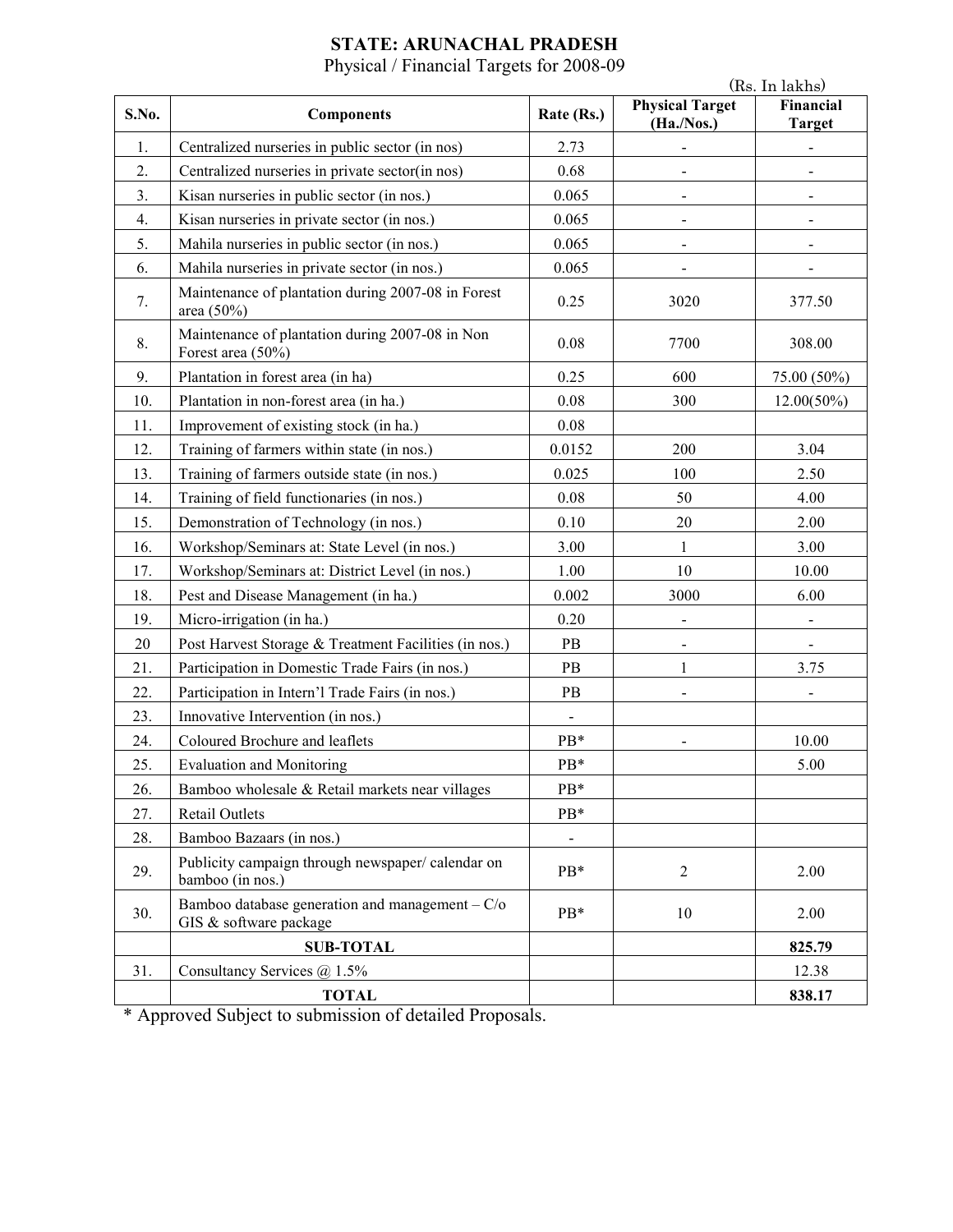| <b>STATE: TRIPURA</b>                    |  |
|------------------------------------------|--|
| Physical / Financial Targets for 2008-09 |  |

|       |                                                                      |            |                                         | (Rs. In lakhs)             |
|-------|----------------------------------------------------------------------|------------|-----------------------------------------|----------------------------|
| S.No. | <b>Components</b>                                                    | Rate (Rs.) | Physical<br><b>Target</b><br>(Ha./Nos.) | Financial<br><b>Target</b> |
| 1.    | Centralized nurseries in public sector (in nos)                      | 2.73       | 2                                       | 5.46                       |
| 2.    | Centralized nurseries in private sector(in nos)                      | 0.68       | 1                                       | 0.68                       |
| 3.    | Kisan nurseries in public sector (in nos.)                           | 0.065      | 1                                       | 0.065                      |
| 4.    | Kisan nurseries in private sector (in nos.)                          | 0.065      | 5                                       | 0.32                       |
| 5.    | Mahila nurseries in public sector (in nos.)                          | 0.065      | 5                                       | 0.32                       |
| 6.    | Mahila nurseries in private sector (in nos.)                         | 0.065      | 5                                       | 0.32                       |
| 7.    | Maintenance of plantation during 2007-08 in Forest<br>area (50%)     | 0.25       | 2000                                    | 250.00                     |
| 8.    | Maintenance of plantation during 2007-08 in Non<br>Forest area (50%) | 0.08       | 2444                                    | 97.76                      |
| 9.    | Plantation in forest area (in ha)                                    | 0.25       | 400                                     | $50.00(50\%)$              |
| 10.   | Plantation in non-forest area (in ha.)                               | 0.08       | 400                                     | 32.00 (50%)                |
| 11.   | Improvement of existing stock (in ha.)                               | 0.08       | 900                                     | 72.00                      |
| 12.   | Training of farmers within state (in nos.)                           | 0.0152     | 600                                     | 9.12                       |
| 13.   | Training of farmers outside state (in nos.)                          | 0.025      | 300                                     | 7.50                       |
| 14.   | Training of field functionaries (in nos.)                            | 0.08       | 100                                     | 8.00                       |
| 15.   | Demonstration of Technology (in nos.)                                | 0.10       | 20                                      | 2.00                       |
| 16.   | Workshop/Seminars at: State Level (in nos.)                          | 3.00       | $\mathbf{1}$                            | 3.00                       |
| 17.   | Workshop/Seminars at: District Level (in nos.)                       | 1.00       | $\overline{4}$                          | 4.00                       |
| 18.   | Pest and Disease Management (in ha.)                                 | 0.002      |                                         |                            |
| 19.   | Micro-irrigation (in ha.)                                            | 0.20       |                                         |                            |
| 20    | Post Harvest Storage & Treatment Facilities (in nos.)                | PB         |                                         |                            |
| 21.   | Participation in Domestic Trade Fairs (in nos.)                      | PB         |                                         |                            |
| 22.   | Participation in International Trade Fairs (in nos.)                 | PB         |                                         |                            |
| 23.   | Innovative Intervention (in nos.)                                    |            |                                         |                            |
| 24.   | Coloured Brochure and leaflets                                       | PB*        |                                         |                            |
| 25.   | <b>Evaluation and Monitoring</b>                                     | PB*        |                                         |                            |
| 26.   | Bamboo wholesale & Retail markets near villages                      | PB*        |                                         |                            |
| 27.   | <b>Retail Outlets</b>                                                | PB*        |                                         |                            |
| 28.   | Bamboo Bazaars (in nos.)                                             |            |                                         |                            |
| 29.   | Market surveys                                                       | PB*        |                                         |                            |
|       | <b>SUB-TOTAL</b>                                                     |            |                                         | 542.54                     |
| 30.   | Consultancy Services @ 1.5%                                          |            |                                         | 8.13                       |
|       | <b>TOTAL</b>                                                         |            |                                         | 550.67                     |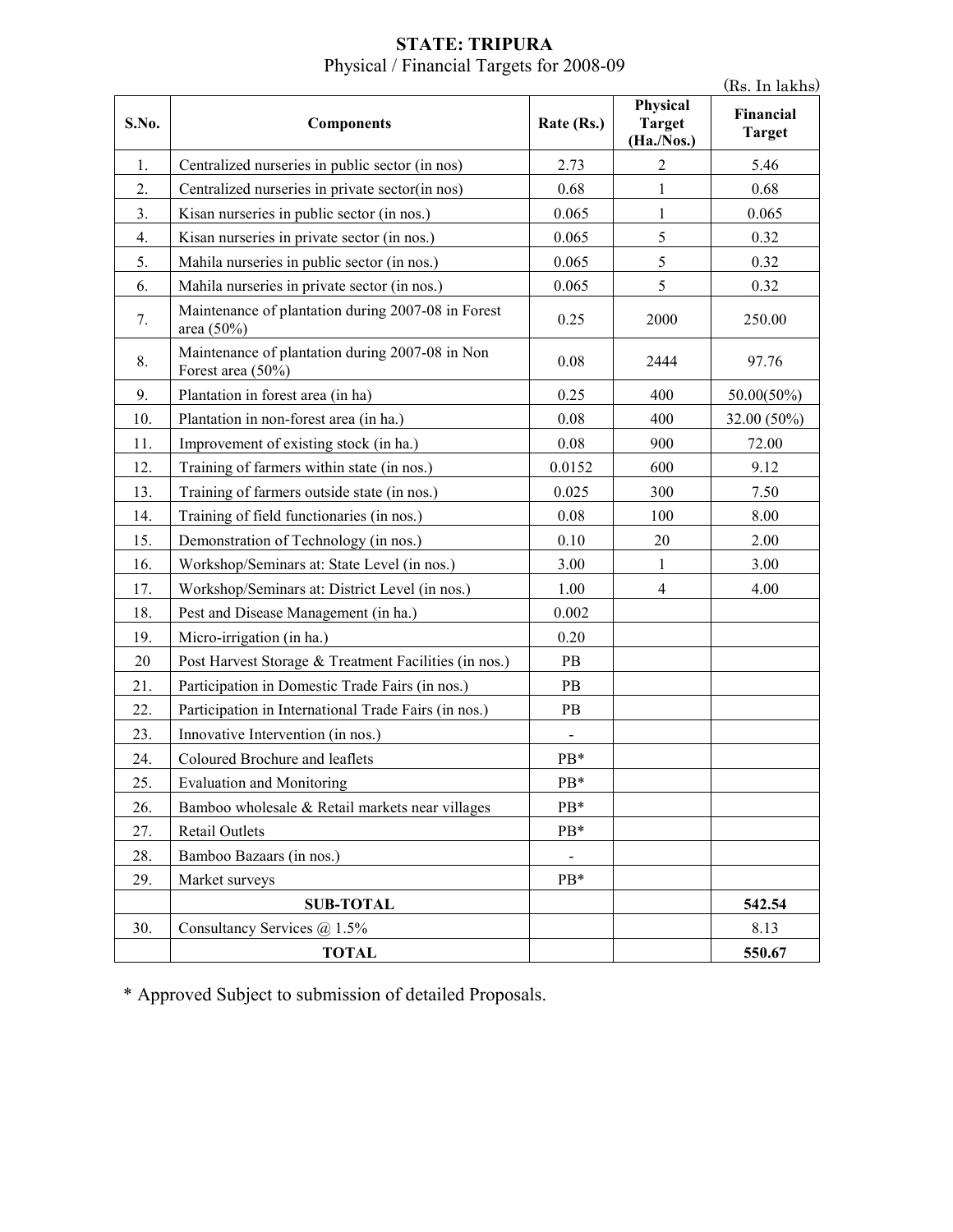#### **STATE: MANIPUR**  Physical / Financial Targets for 2008-09

|       |                                                                      |                          |                                         | (Rs. In lakhs)          |
|-------|----------------------------------------------------------------------|--------------------------|-----------------------------------------|-------------------------|
| S.No. | <b>Components</b>                                                    | Rate (Rs.)               | Physical<br><b>Target</b><br>(Ha./Nos.) | <b>Financial Target</b> |
| 1.    | Centralized nurseries in public sector (in nos)                      | 2.73                     | $\overline{2}$                          | 5.46                    |
| 2.    | Centralized nurseries in private sector(in nos)                      | 0.68                     | $\overline{2}$                          | 1.36                    |
| 3.    | Kisan nurseries in public sector (in nos.)                           | 0.065                    | $\sqrt{2}$                              | 0.13                    |
| 4.    | Kisan nurseries in private sector (in nos.)                          | 0.065                    | $\overline{2}$                          | 0.13                    |
| 5.    | Mahila nurseries in public sector (in nos.)                          | 0.065                    | $\overline{2}$                          | 0.13                    |
| 6.    | Mahila nurseries in private sector (in nos.)                         | 0.065                    | $\sqrt{2}$                              | 0.13                    |
| 7.    | Certification of planting material (in nos.)                         | PB                       | $\qquad \qquad \blacksquare$            |                         |
| 8.    | Maintenance of plantation during 2007-08 in Forest<br>area (50%)     | 0.25                     | 2200                                    | 275.00                  |
| 9.    | Maintenance of plantation during 2007-08 in Non<br>Forest area (50%) | 0.08                     |                                         |                         |
| 10.   | Plantation in forest area (in ha)                                    | 0.25                     | $\overline{\phantom{a}}$                |                         |
| 11.   | Plantation in non-forest area (in ha.)                               | 0.08                     | 500                                     | $20.00(50\%)$           |
| 12.   | Improvement of existing stock (in ha.)                               | 0.08                     | 1750                                    | 140.00                  |
| 13.   | Training of farmers within state (in nos.)                           | 0.0152                   | 582                                     | 8.84                    |
| 14.   | Training of farmers outside state (in nos.)                          | 0.025                    |                                         |                         |
| 15.   | Training of field functionaries (in nos.)                            | 0.08                     | 100                                     | 8.00                    |
| 16.   | Demonstration of Technology (in nos.)                                | 0.10                     | 6                                       | 0.60                    |
| 17.   | Workshop/Seminars at: State Level (in nos.)                          | 3.00                     | $\overline{2}$                          | 6.00                    |
| 18.   | Workshop/Seminars at: District Level (in nos.)                       | 1.00                     | 11                                      | 11.00                   |
| 19.   | Pest and Disease Management (in ha.)                                 | 0.002                    | 200                                     | 0.40                    |
| 20    | Micro-irrigation (in ha.)                                            | 0.20                     |                                         |                         |
| 21.   | Post Harvest Storage & Treatment Facilities (in nos.)                | PB                       |                                         |                         |
| 22.   | Participation in Domestic Trade Fairs (in nos.)                      | PB*                      | 1                                       | 3.75                    |
| 23.   | Participation in Intern'l Trade Fairs (in nos.)                      | PB                       |                                         |                         |
| 24.   | Innovative Intervention (in nos.)                                    | $\overline{\phantom{0}}$ |                                         |                         |
| 25.   | Coloured Brochure and leaflets                                       | PB*                      |                                         |                         |
| 26.   | <b>Evaluation and Monitoring</b>                                     | PB*                      |                                         | 9.49                    |
| 27.   | Bamboo wholesale & Retail markets near villages                      | PB*                      |                                         |                         |
| 28.   | <b>Retail Outlets</b>                                                | $PB*$                    |                                         |                         |
| 29.   | Bamboo Bazaars (in nos.)                                             |                          |                                         |                         |
| 30.   | Market surveys                                                       | PB*                      |                                         |                         |
|       | <b>SUB-TOTAL</b>                                                     |                          |                                         | 490.42                  |
| 31.   | Consultancy Services $@$ 1.5%                                        |                          |                                         | 7.35                    |
|       | <b>TOTAL</b>                                                         |                          |                                         | 497.77                  |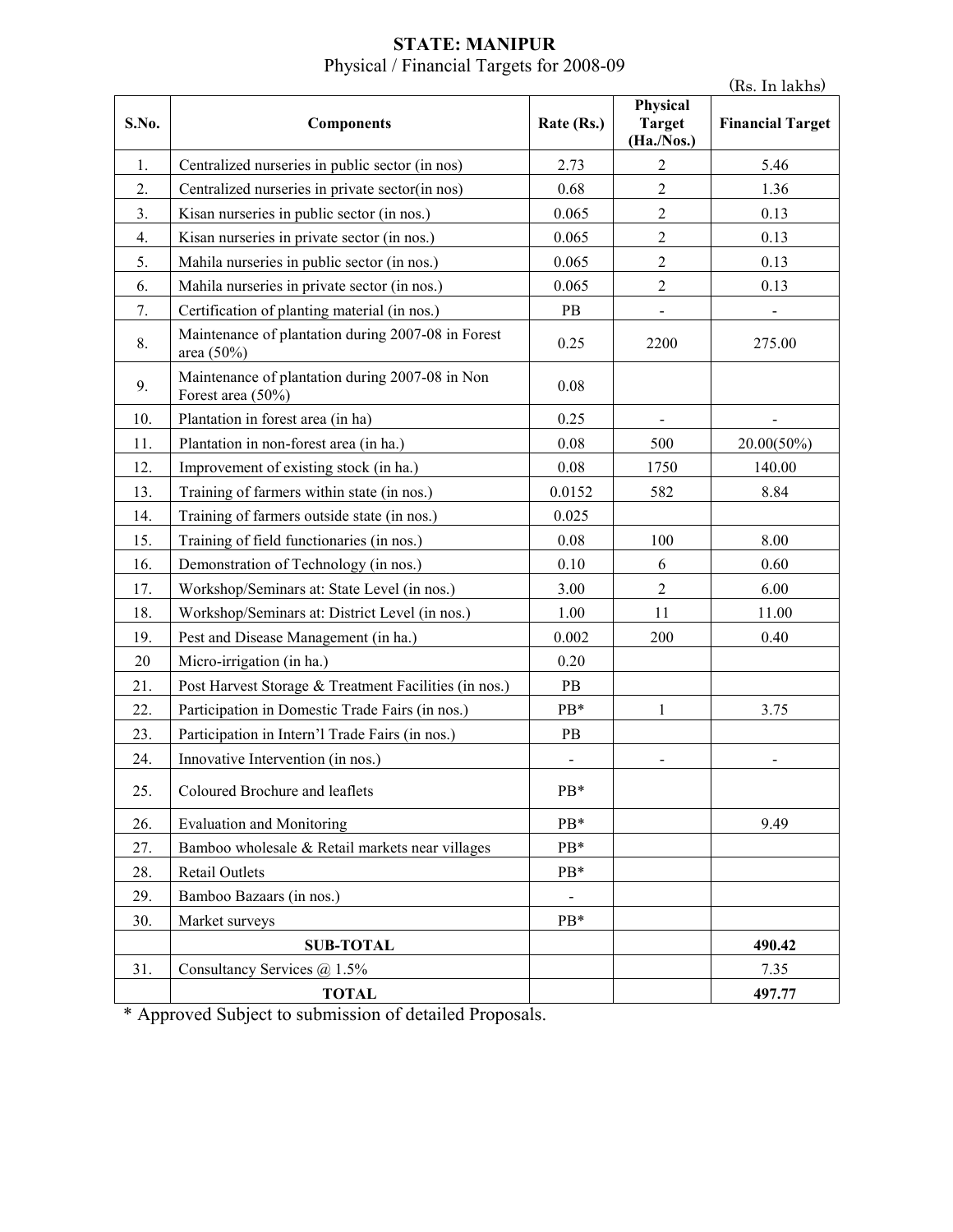### **STATE: MIZORAM**  Physical / Financial Targets for 2008-09

|       |                                                                      |                |                                         | (Rs. In lakhs)             |
|-------|----------------------------------------------------------------------|----------------|-----------------------------------------|----------------------------|
| S.No. | <b>Components</b>                                                    | Rate (Rs.)     | Physical<br><b>Target</b><br>(Ha./Nos.) | Financial<br><b>Target</b> |
| 1.    | Centralized nurseries in public sector (in nos)                      | 2.73           | $\overline{2}$                          | 5.46                       |
| 2.    | Centralized nurseries in private sector(in nos)                      | 0.68           |                                         |                            |
| 3.    | Kisan nurseries in public sector (in nos.)                           | 0.065          | $\sqrt{2}$                              | 0.13                       |
| 4.    | Kisan nurseries in private sector (in nos.)                          | 0.065          | $\overline{2}$                          | 0.13                       |
| 5.    | Mahila nurseries in public sector (in nos.)                          | 0.065          | $\sqrt{2}$                              | 0.13                       |
| 6.    | Mahila nurseries in private sector (in nos.)                         | 0.065          | $\overline{2}$                          | 0.13                       |
| 7.    | Maintenance of plantation during 2007-08 in Forest<br>area (50%)     | 0.25           | 4556                                    | 569.50                     |
| 8.    | Maintenance of plantation during 2007-08 in Non<br>Forest area (50%) | 0.08           | 1500                                    | 60.00                      |
| 9.    | Plantation in forest area (in ha)                                    | 0.25           | 1500                                    | 187.00(50%)                |
| 10.   | Plantation in non-forest area (in ha.)                               | 0.08           | 500                                     | $20.00(50\%)$              |
| 11.   | Improvement of existing stock (in ha.)                               | $0.08\,$       | 200                                     | 16.00                      |
| 12.   | Training of farmers within state (in nos.)                           | 0.0152         | 400                                     | 6.08                       |
| 13.   | Training of farmers outside state (in nos.)                          | 0.025          |                                         |                            |
| 14.   | Training of field functionaries (in nos.)                            | 0.08           | 5                                       | 4.00                       |
| 15.   | Demonstration of Technology (in nos.)                                | 0.10           |                                         |                            |
| 16.   | Workshop/Seminars at: State Level (in nos.)                          | 3.00           | $\mathbf{1}$                            | 3.00                       |
| 17.   | Workshop/Seminars at: District Level (in nos.)                       | 1.00           | 8                                       | 8.00                       |
| 18.   | Pest and Disease Management (in ha.)                                 | 0.002          |                                         |                            |
| 19.   | Micro-irrigation (in ha.)                                            | 0.20           |                                         |                            |
| 20    | Post Harvest Storage & Treatment Facilities (in nos.)                | PB             |                                         |                            |
| 21.   | Participation in Domestic Trade Fairs (in nos.)                      | PB             | $\mathbf{1}$                            | 3.75                       |
| 22.   | Innovative Intervention (in nos.)                                    |                |                                         |                            |
| 23.   | Coloured Brochure and leaflets                                       | PB*            | $\overline{\phantom{0}}$                | $\overline{\phantom{0}}$   |
| 24.   | <b>Evaluation and Monitoring</b>                                     | PB*            |                                         | 4.00                       |
| 25.   | Bamboo wholesale & Retail markets near villages                      | PB*            | $\qquad \qquad \blacksquare$            | ۰                          |
| 26.   | <b>Retail Outlets</b>                                                | PB*            | -                                       |                            |
| 27.   | Bamboo Bazaars (in nos.)                                             | $\blacksquare$ | $\overline{\phantom{0}}$                |                            |
| 28.   | Market surveys                                                       | PB*            | -                                       | $\blacksquare$             |
|       | <b>SUB-TOTAL</b>                                                     |                |                                         | 887.31                     |
| 29.   | Consultancy Services $\omega$ 1.5%                                   |                |                                         | 13.30                      |
|       | <b>TOTAL</b>                                                         |                |                                         | 901.11                     |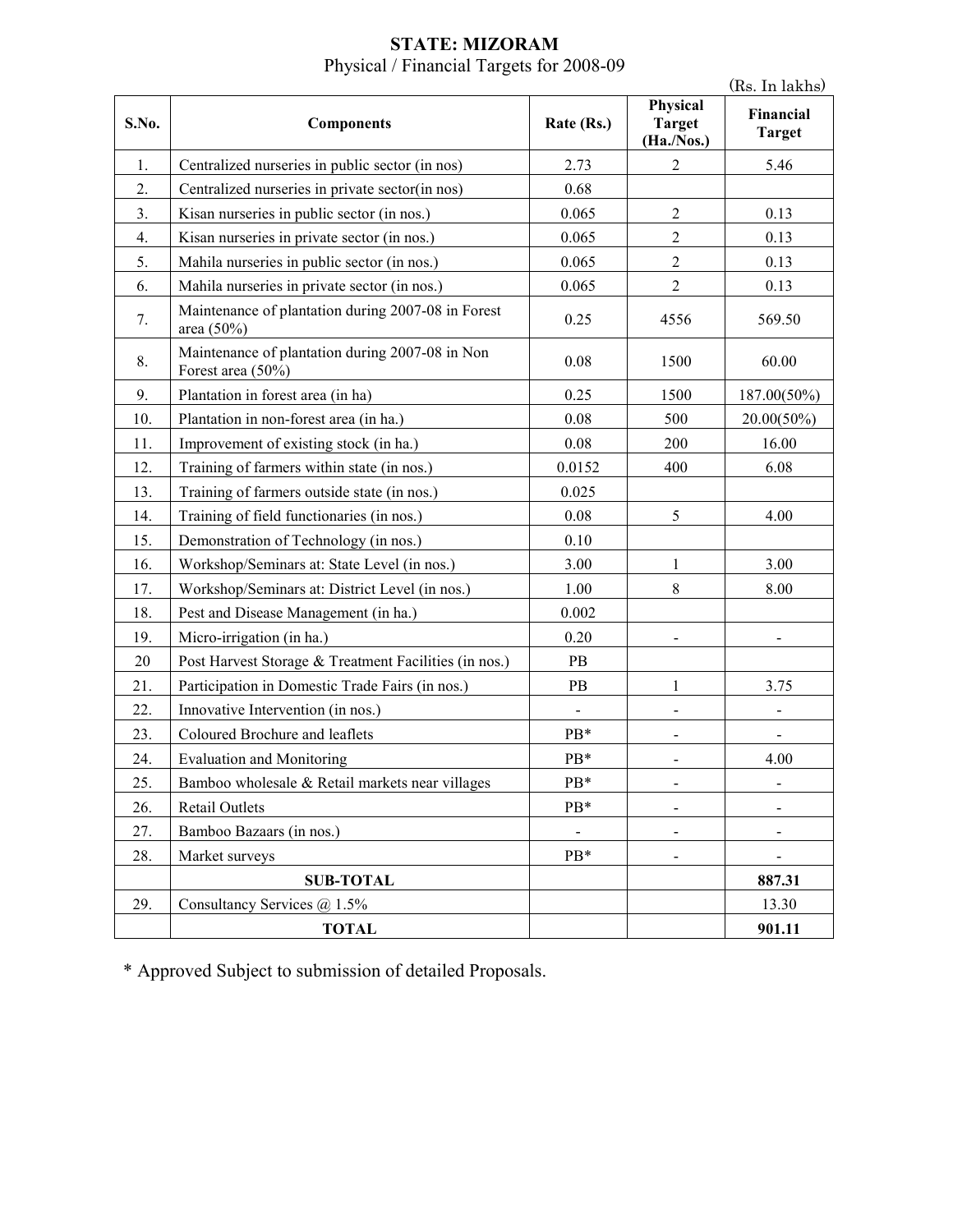# **STATE: JAMMU & KASHMIR**

Physical / Financial Targets for 2008-09

|       |                                                       |                          |                                         | (Rs. In lakhs)             |
|-------|-------------------------------------------------------|--------------------------|-----------------------------------------|----------------------------|
| S.No. | <b>Components</b>                                     | Rate (Rs.)               | Physical<br><b>Target</b><br>(Ha./Nos.) | Financial<br><b>Target</b> |
| 1.    | Centralized nurseries in public sector (in nos)       | 2.73                     | 5                                       | 13.65                      |
| 2.    | Centralized nurseries in private sector(in nos)       | 0.68                     | $\overline{2}$                          | 1.36                       |
| 3.    | Kisan nurseries in public sector (in nos.)            | 0.065                    | 5                                       | 0.32                       |
| 4.    | Kisan nurseries in private sector (in nos.)           | 0.065                    | 5                                       | 0.32                       |
| 5.    | Mahila nurseries in public sector (in nos.)           | 0.065                    | $\overline{4}$                          | 0.26                       |
| 6.    | Mahila nurseries in private sector (in nos.)          | 0.065                    | $\overline{4}$                          | 0.26                       |
| 7.    | Plantation in forest area (in ha)                     | 0.25                     | 800                                     | $100.00(50\%)$             |
| 8.    | Plantation in non-forest area (in ha.)                | 0.08                     | 100                                     | 8.00                       |
| 9.    | Improvement of existing stock (in ha.)                | 0.08                     | 300                                     | 24.00                      |
| 10.   | Training of farmers within state (in nos.)            | 0.0152                   | 500                                     | 7.60                       |
| 11.   | Training of farmers outside state (in nos.)           | 0.025                    | 210                                     | 5.25                       |
| 12.   | Training of field functionaries (in nos.)             | 0.08                     | 100                                     | 8.00                       |
| 13.   | Demonstration of Technology (in nos.)                 | 0.10                     | 16                                      | 1.60                       |
| 14.   | Workshop/Seminars at: State Level (in nos.)           | 3.00                     | $\overline{2}$                          | 6.00                       |
| 15.   | Workshop/Seminars at: District Level (in nos.)        | 1.00                     | 10                                      | 10.00                      |
| 16.   | Pest and Disease Management (in ha.)                  | 0.002                    | 100                                     | 0.20                       |
| 17.   | Micro-irrigation (in ha.)                             | 0.20                     | 10                                      | 2.00                       |
| 18.   | Post Harvest Storage & Treatment Facilities (in nos.) | PB                       |                                         |                            |
| 19.   | Participation in Domestic Trade Fairs (in nos.)       | PB                       |                                         |                            |
| 20    | Innovative Intervention (in nos.)                     | $\overline{\phantom{a}}$ |                                         |                            |
| 21.   | Coloured Brochure and leaflets                        | PB*                      |                                         | 2.00                       |
| 22.   | <b>Evaluation and Monitoring</b>                      | PB*                      |                                         |                            |
| 23.   | Bamboo wholesale & Retail markets near villages       | PB*                      |                                         |                            |
| 24.   | <b>Retail Outlets</b>                                 | PB*                      |                                         |                            |
| 25.   | State Bamboo Cell                                     | PB*                      | $\blacksquare$                          | 5.00                       |
| 26.   | Promotional campaigns                                 | PB*                      |                                         | 2.00                       |
|       | <b>SUB-TOTAL</b>                                      |                          |                                         | 197.82                     |
| 27.   | Consultancy Services @ 1.5%                           |                          |                                         | 2.96                       |
|       | <b>TOTAL</b>                                          |                          |                                         | 200.78                     |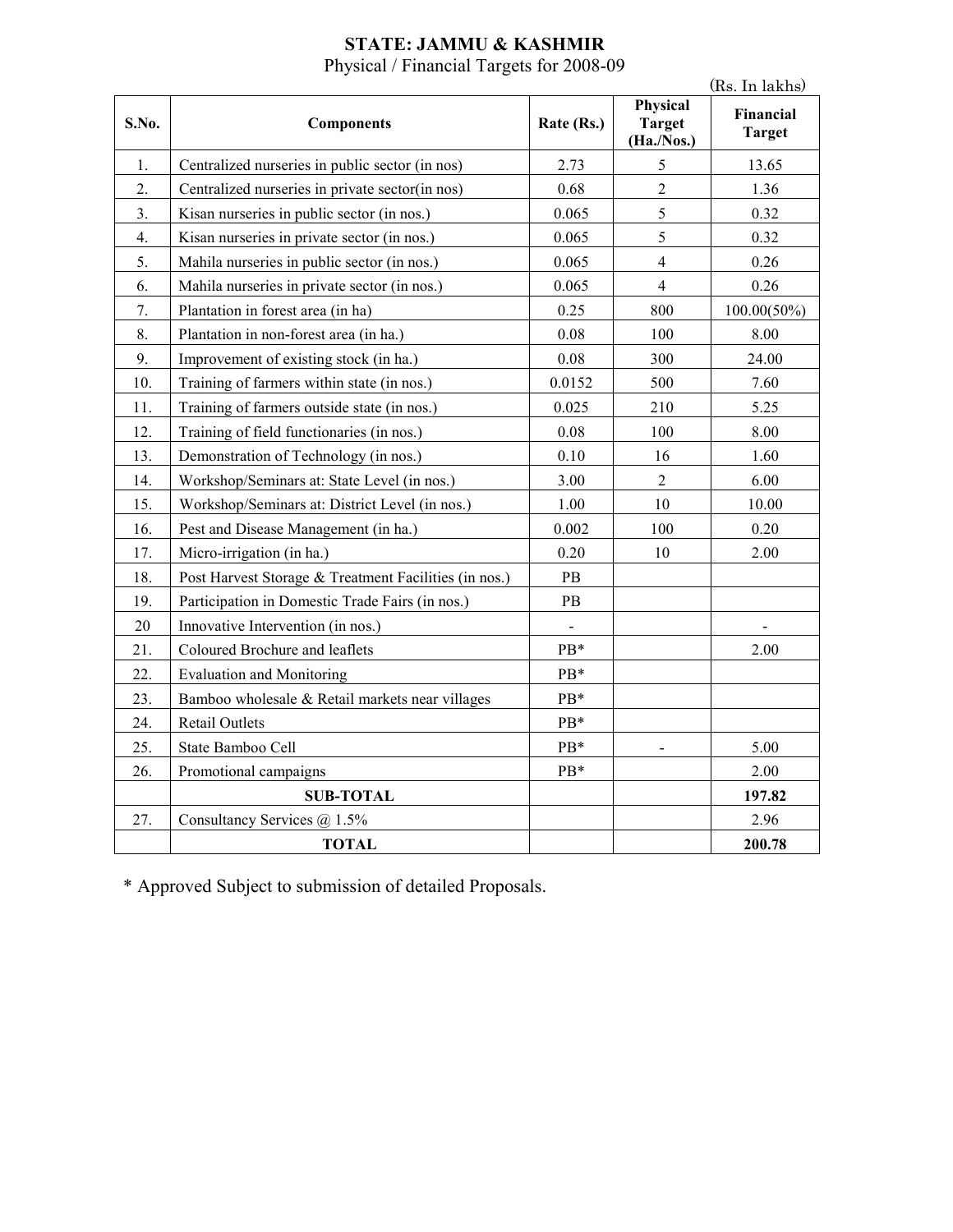## **STATE: HIMACHAL PRADESH**

Physical / Financial Targets for 2008-09

|       |                                                                      |                |                                         | (Rs. In lakhs)             |
|-------|----------------------------------------------------------------------|----------------|-----------------------------------------|----------------------------|
| S.No. | <b>Components</b>                                                    | Rate (Rs.)     | Physical<br><b>Target</b><br>(Ha./Nos.) | Financial<br><b>Target</b> |
| 1.    | Centralized nurseries in public sector (in nos)                      | 2.73           | 2                                       | 5.46                       |
| 2.    | Centralized nurseries in private sector(in nos)                      | 0.68           |                                         |                            |
| 3.    | Kisan nurseries in public sector (in nos.)                           | 0.065          |                                         |                            |
| 4.    | Kisan nurseries in private sector (in nos.)                          | 0.065          | 5                                       | 0.32                       |
| 5.    | Mahila nurseries in public sector (in nos.)                          | 0.065          |                                         |                            |
| 6.    | Mahila nurseries in private sector (in nos.)                         | 0.065          | 5                                       | 0.32                       |
| 7.    | Certification of planting material (in nos.)                         | PB             |                                         |                            |
| 8.    | Maintenance of plantation during 2007-08 in Forest<br>area $(50\%)$  | 0.25           | 500                                     | 62.50                      |
| 9.    | Maintenance of plantation during 2007-08 in Non<br>Forest area (50%) | 0.08           | 200                                     | 8.00                       |
| 10.   | Plantation in forest area (in ha)                                    | 0.25           | 1000                                    | $125.00(50\%)$             |
| 11.   | Plantation in non-forest area (in ha.)                               | 0.08           | 800                                     | 32.00 (50%)                |
| 12.   | Improvement of existing stock (in ha.)                               | 0.08           | 100                                     | 8.00                       |
| 13.   | Training of farmers within state (in nos.)                           | 0.0152         | 140                                     | 2.12                       |
| 14.   | Training of farmers outside state (in nos.)                          | 0.025          | 50                                      | 1.25                       |
| 15.   | Training of field functionaries (in nos.)                            | 0.08           | 80                                      | 6.40                       |
| 16.   | Demonstration of Technology (in nos.)                                | 0.10           |                                         |                            |
| 17.   | Workshop/Seminars at: State Level (in nos.)                          | 3.00           | $\mathbf{1}$                            | 3.00                       |
| 18.   | Workshop/Seminars at: District Level (in nos.)                       | 1.00           | 8                                       | 8.00                       |
| 19.   | Pest and Disease Management (in ha.)                                 | 0.002          | 100                                     | 0.20                       |
| 20    | Micro-irrigation (in ha.)                                            | 0.20           | 10                                      | 2.00                       |
| 21.   | Post Harvest Storage & Treatment Facilities (in nos.)                | PB             |                                         |                            |
| 22.   | Participation in Domestic Trade Fairs (in nos.)                      | PB             | $\mathbf{1}$                            | 3.75                       |
| 23.   | Innovative Intervention (in nos.)                                    | $\blacksquare$ | $\overline{\phantom{0}}$                | $\blacksquare$             |
| 24.   | Coloured Brochure and leaflets                                       | PB*            |                                         |                            |
| 25.   | <b>Evaluation and Monitoring</b>                                     | PB*            |                                         |                            |
| 26.   | Bamboo wholesale & Retail markets near villages                      | PB*            | $\qquad \qquad \blacksquare$            |                            |
| 27.   | <b>Retail Outlets</b>                                                | PB8            | $\qquad \qquad \blacksquare$            |                            |
| 28.   | Bamboo Bazaars (in nos.)                                             | $\blacksquare$ |                                         |                            |
| 29.   | Market surveys                                                       | $PB*$          |                                         |                            |
|       | <b>SUB-TOTAL</b>                                                     |                |                                         | 268.32                     |
| 30.   | Consultancy Services $@$ 1.5%                                        |                |                                         | 4.02                       |
|       | <b>TOTAL</b>                                                         |                |                                         | 272.34                     |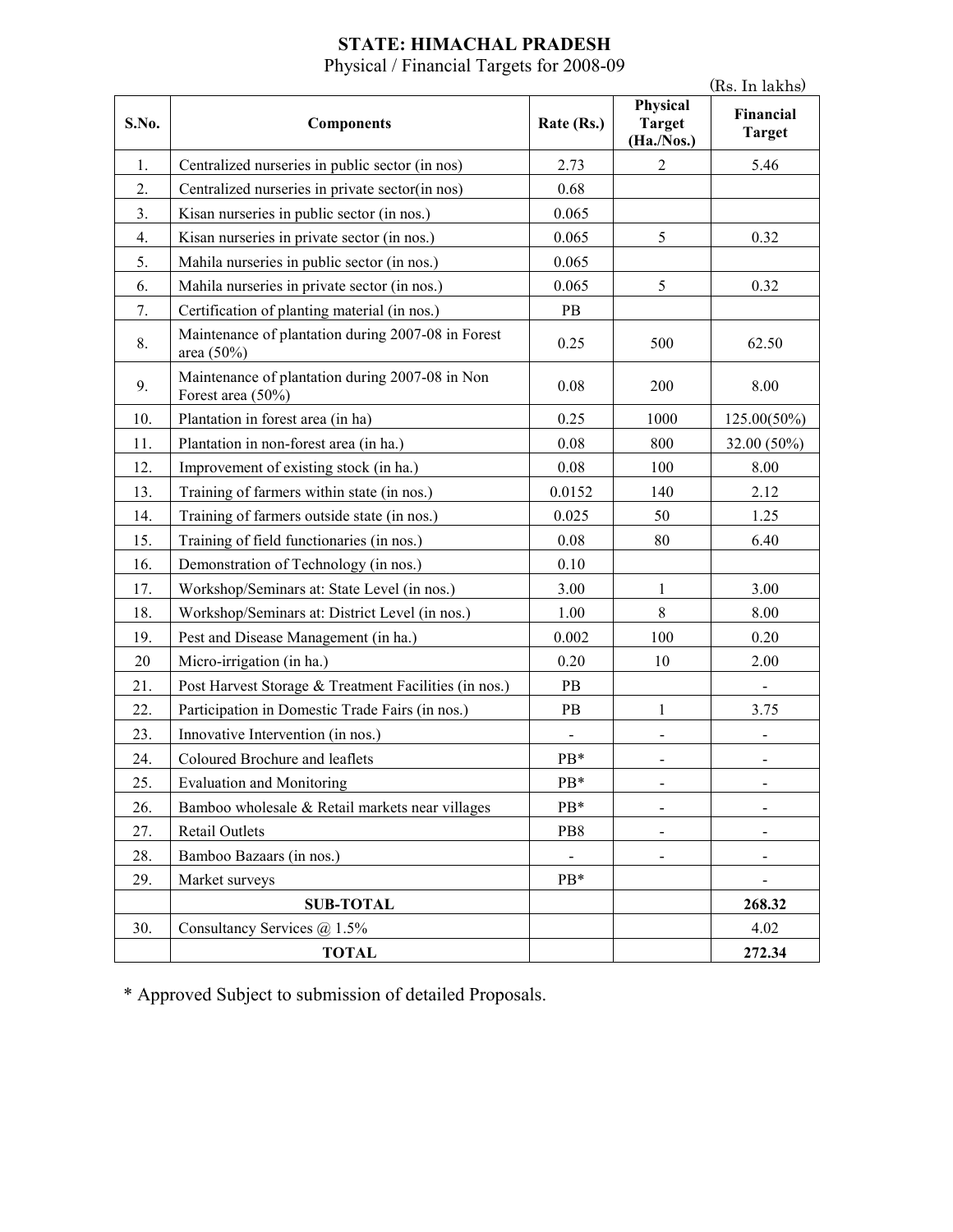### **STATE: UTTAR PRADESH**  Physical / Financial Targets for 2008-09

|       |                                                                      | (Rs. In lakhs) |                                         |                            |
|-------|----------------------------------------------------------------------|----------------|-----------------------------------------|----------------------------|
| S.No. | <b>Components</b>                                                    | Rate (Rs.)     | Physical<br><b>Target</b><br>(Ha./Nos.) | Financial<br><b>Target</b> |
| 1.    | Centralized nurseries in public sector (in nos)                      | 2.73           | 3                                       | 8.19                       |
| 2.    | Centralized nurseries in private sector(in nos)                      | 0.68           | 1                                       | 0.68                       |
| 3.    | Kisan nurseries in public sector (in nos.)                           | 0.065          |                                         |                            |
| 4.    | Kisan nurseries in private sector (in nos.)                          | 0.065          | 10                                      | 0.65                       |
| 5.    | Mahila nurseries in public sector (in nos.)                          | 0.065          |                                         |                            |
| 6.    | Mahila nurseries in private sector (in nos.)                         | 0.065          | 10                                      | 0.65                       |
| 7.    | Certification of planting material (in nos.)                         | PB             | $\overline{\phantom{0}}$                |                            |
| 8.    | Maintenance of plantation during 2007-08 in Forest<br>area (50%)     | 0.25           | 1000                                    | 125.00                     |
| 9.    | Maintenance of plantation during 2007-08 in Non<br>Forest area (50%) | 0.08           | 1000                                    | 40.00                      |
| 10.   | Plantation in forest area (in ha)                                    | 0.25           | 800                                     | $100.00(50\%)$             |
| 11.   | Plantation in non-forest area (in ha.)                               | 0.08           | 400                                     | $16.00(50\%)$              |
| 12.   | Improvement of existing stock (in ha.)                               | 0.08           | 500                                     | 40.00                      |
| 13.   | Training of farmers within state (in nos.)                           | 0.0152         | 400                                     | 6.08                       |
| 14.   | Training of farmers outside state (in nos.)                          | 0.025          |                                         |                            |
| 15.   | Training of field functionaries (in nos.)                            | 0.08           | 50                                      | 4.00                       |
| 16.   | Demonstration of Technology (in nos.)                                | 0.10           |                                         |                            |
| 17.   | Workshop/Seminars at: State Level (in nos.)                          | 3.00           | 1                                       | 3.00                       |
| 18.   | Workshop/Seminars at: District Level (in nos.)                       | 1.00           |                                         |                            |
| 19.   | Pest and Disease Management (in ha.)                                 | 0.002          | 500                                     | 1.00                       |
| 20    | Micro-irrigation (in ha.)                                            | 0.20           | 10                                      | 2.00                       |
| 21.   | Post Harvest Storage & Treatment Facilities (in nos.)                | PB             |                                         |                            |
| 22.   | Participation in Domestic Trade Fairs (in nos.)                      | PB             |                                         |                            |
| 23.   | Innovative Intervention (in nos.)                                    | $\blacksquare$ |                                         |                            |
| 24.   | Coloured Brochure and leaflets                                       | PB*            |                                         |                            |
| 25.   | <b>Evaluation and Monitoring</b>                                     | PB*            |                                         | 3.00                       |
| 26.   | Bamboo wholesale & Retail markets near villages                      | PB*            |                                         |                            |
| 27.   | <b>Retail Outlets</b>                                                | PB*            |                                         |                            |
| 28.   | Bamboo Bazaars (in nos.)                                             | $\blacksquare$ |                                         |                            |
| 29.   | Market surveys                                                       | PB*            |                                         |                            |
|       | <b>SUB-TOTAL</b>                                                     |                |                                         | 350.25                     |
| 30.   | Consultancy Services $\omega$ 1.5%                                   |                |                                         | 5.25                       |
|       | <b>TOTAL</b>                                                         |                |                                         | 355.50                     |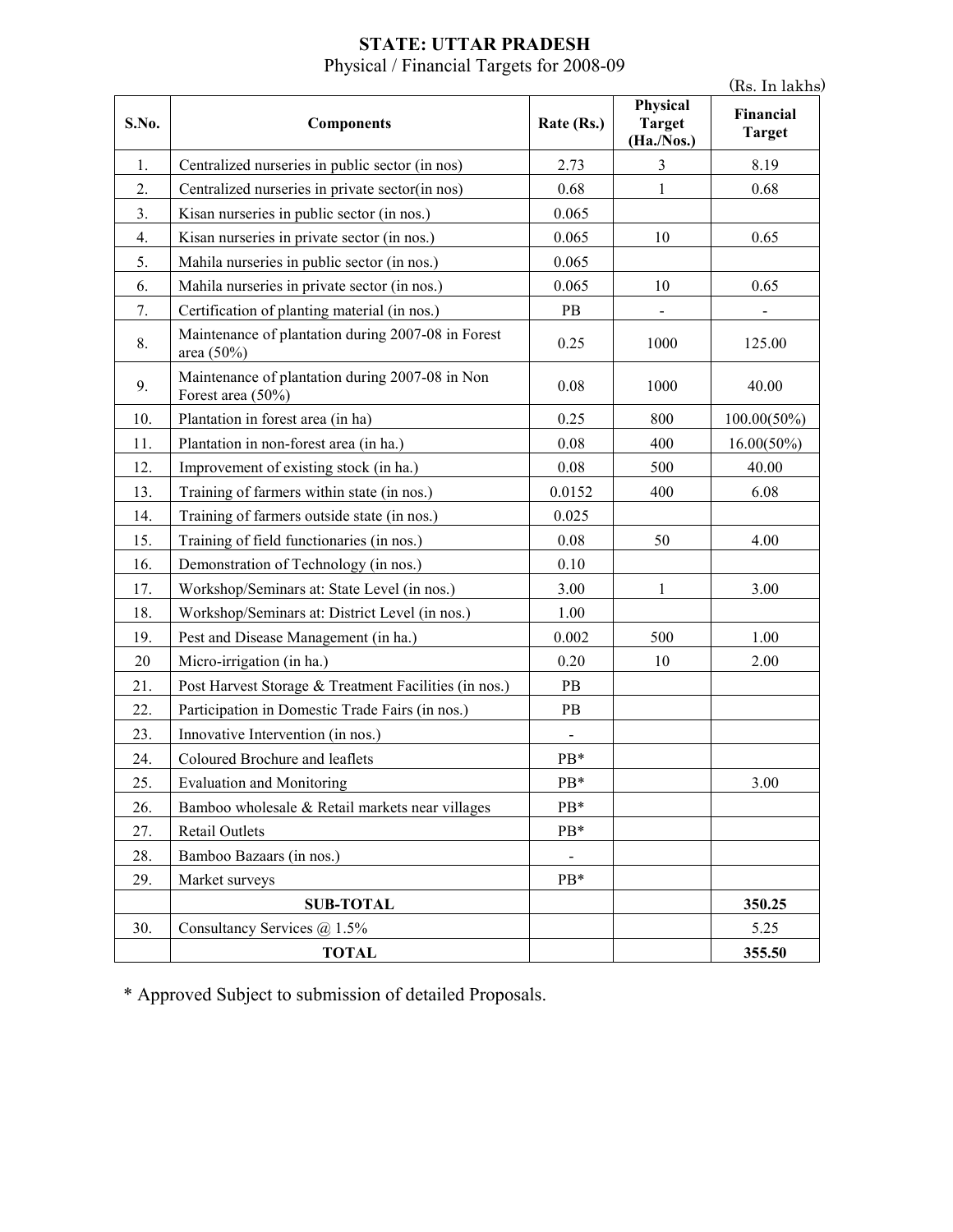|       |                                                                                         |                |                                         | (Rs. In lakhs)             |
|-------|-----------------------------------------------------------------------------------------|----------------|-----------------------------------------|----------------------------|
| S.No. | <b>Components</b>                                                                       | Rate (Rs.)     | Physical<br><b>Target</b><br>(Ha./Nos.) | Financial<br><b>Target</b> |
| 1.    | Centralized nurseries in public sector (in nos)                                         | 2.73           | $\overline{2}$                          | 5.46                       |
| 2.    | Centralized nurseries in private sector(in nos)                                         | 0.68           | $\mathbf{1}$                            | 0.68                       |
| 3.    | Kisan nurseries in public sector (in nos.)                                              | 0.065          |                                         |                            |
| 4.    | Kisan nurseries in private sector (in nos.)                                             | 0.065          | 10                                      | 0.65                       |
| 5.    | Mahila nurseries in public sector (in nos.)                                             | 0.065          |                                         |                            |
| 6.    | Mahila nurseries in private sector (in nos.)                                            | 0.065          | 10                                      | 0.65                       |
| 7.    | Certification of planting material (in nos.)                                            |                |                                         |                            |
| 8.    | Maintenance of plantation during 2007-08 in Forest<br>area (50%)                        | 0.25           | 1407                                    | 175.87                     |
| 9.    | Maintenance of plantation during 2007-08 in Non<br>Forest area (50%)                    | 0.08           | 1000                                    | 40.00                      |
| 10.   | Plantation in forest area (in ha)                                                       | 0.25           | 40                                      | $5.00(50\%)$               |
| 11.   | Plantation in non-forest area (in ha.)                                                  | 0.08           | 50                                      | $2.00(50\%)$               |
| 12.   | Improvement of existing stock (in ha.)                                                  | 0.08           | 40                                      | 3.20                       |
| 13.   | Training of farmers within state (in nos.)                                              | 0.0152         | 100                                     | 1.52                       |
| 14.   | Training of farmers outside state (in nos.)                                             | 0.025          | 50                                      | 1.25                       |
| 15.   | Training of field functionaries (in nos.)                                               | 0.08           | 20                                      | 1.60                       |
| 16.   | Demonstration of Technology (in nos.)                                                   | 0.10           |                                         |                            |
| 17.   | Workshop/Seminars at: State Level (in nos.)                                             | 3.00           | $\mathbf{1}$                            | 3.00                       |
| 18.   | Workshop/Seminars at: District Level (in nos.)                                          | 1.00           | 10                                      | 10.00                      |
| 19.   | Pest and Disease Management (in ha.)                                                    | 0.002          |                                         |                            |
| 20    | Micro-irrigation (in ha.)                                                               | 0.20           | 10                                      | 2.00                       |
| 21.   | Post Harvest Storage & Treatment Facilities (in nos.)                                   | PB             |                                         |                            |
| 22.   | Participation in Domestic Trade Fairs (in nos.)                                         | PB             |                                         |                            |
| 23.   | Innovative Intervention (in nos.)                                                       | $\blacksquare$ |                                         |                            |
| 24.   | Coloured Brochure and leaflets                                                          | PB*            |                                         | 1.00                       |
| 25.   | <b>Evaluation and Monitoring</b>                                                        | PB*            |                                         |                            |
| 26.   | Publicity campaign through electronic/print media,<br>newspaper                         | PB*            |                                         | 1.00                       |
| 27.   | Database Generation & Management                                                        | PB*            |                                         | 2.00                       |
| 28.   | Equipments, hire/purchase of vehicle, consumable and<br>administration, office expenses |                |                                         | 3.00                       |
|       | <b>SUB-TOTAL</b>                                                                        |                |                                         | 259.88                     |
| 29.   | Consultancy Services $@$ 1.5%                                                           |                |                                         | 3.89                       |
|       | <b>TOTAL</b>                                                                            |                |                                         | 263.77                     |

## **STATE: ORISSA**  Physical / Financial Targets for 2008-09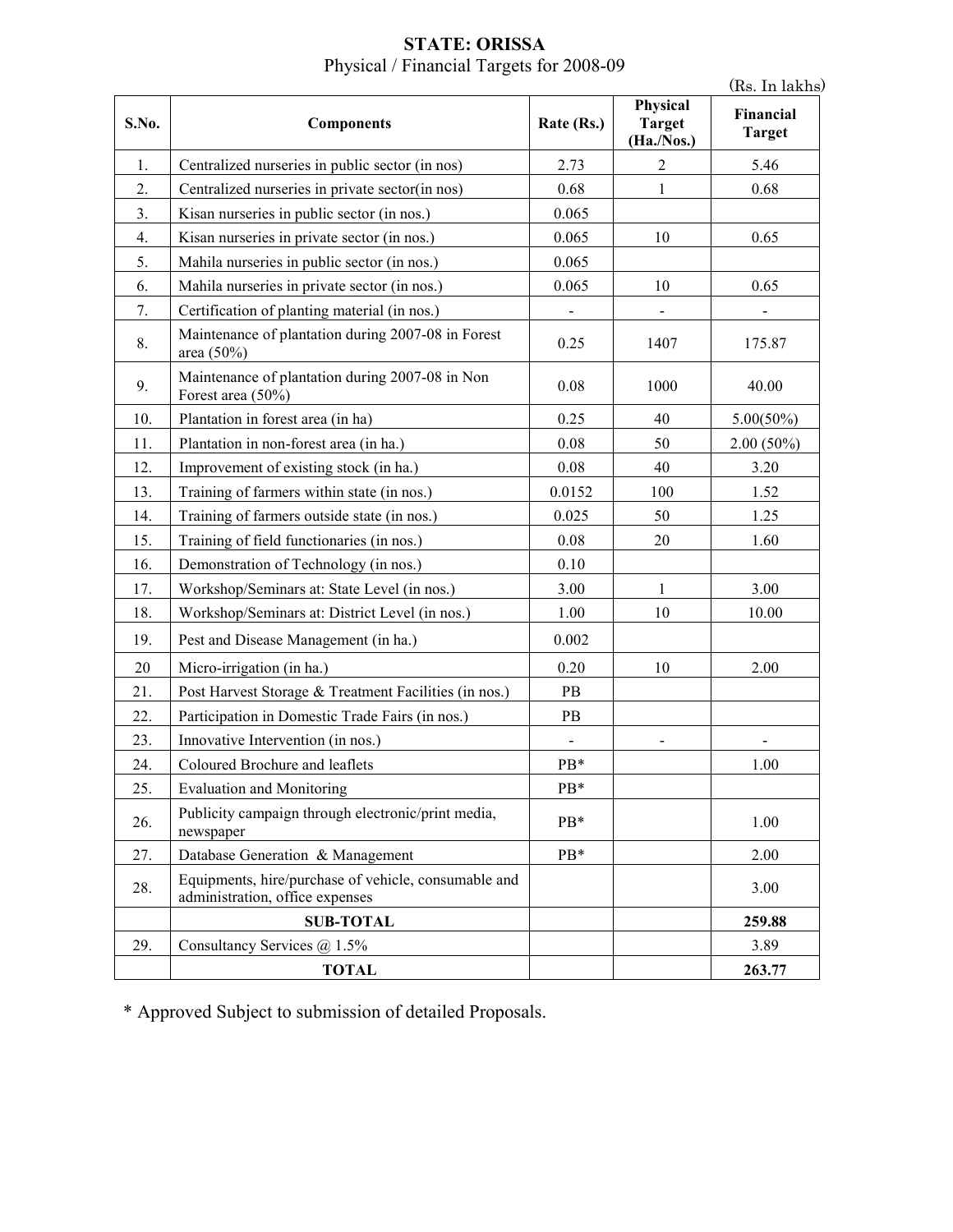#### **STATE: JHARKHAND**  Physical / Financial Targets for 2008-09

|       |                                                                      |                              |                                         | (Rs. In lakhs)             |
|-------|----------------------------------------------------------------------|------------------------------|-----------------------------------------|----------------------------|
| S.No. | <b>Components</b>                                                    | Rate (Rs.)                   | Physical<br><b>Target</b><br>(Ha./Nos.) | Financial<br><b>Target</b> |
| 1.    | Centralized nurseries in public sector (in nos)                      | 2.73                         | 10                                      | 27.30                      |
| 2.    | Centralized nurseries in public sector (2007-08)                     | 0.68                         | 6                                       | 8.60#                      |
| 3.    | Kisan nurseries in public sector (in nos.)                           | 0.065                        |                                         |                            |
| 4.    | Kisan nurseries in private sector (in nos.)                          | 0.065                        |                                         |                            |
| 5.    | Mahila nurseries in public sector (in nos.)                          | 0.065                        |                                         |                            |
| 6.    | Mahila nurseries in private sector (in nos.)                         | 0.065                        |                                         |                            |
| 7.    | Maintenance of plantation during 2007-08 in Forest area<br>(50%)     | 0.25                         | 550                                     | 68.75#                     |
| 8.    | Maintenance of plantation during 2007-08 in Non Forest area<br>(50%) | 0.08                         |                                         |                            |
| 9.    | Certification planting material (in nos.)                            | PB                           |                                         |                            |
| 10.   | Plantation in forest area (in ha)                                    | 0.25                         | 832                                     | 104.00#                    |
| 11.   | Plantation in non-forest area (in ha.)                               | 0.08                         | 512                                     | 20.48                      |
| 12.   | Improvement of existing stock (in ha.)                               | 0.08                         | 875                                     | 70.00                      |
| 13.   | Training of farmers within state (in nos.)                           | 0.0152                       | 75                                      | 1.14                       |
| 14.   | Training of farmers outside state (in nos.)                          | 0.025                        |                                         |                            |
| 15.   | Training of field functionaries (in nos.)                            | 0.08                         |                                         |                            |
| 16.   | Demonstration of Technology (in nos.)                                | 0.10                         |                                         |                            |
| 17.   | Workshop/Seminars at: State Level (in nos.)                          | 3.00                         | 1                                       | 3.00                       |
| 18.   | Workshop/Seminars at: District Level (in nos.)                       | 1.00                         |                                         |                            |
| 19.   | Pest and Disease Management (in ha.)                                 | 0.002                        |                                         |                            |
| 20    | Micro-irrigation (in ha.)                                            | 0.20                         |                                         |                            |
| 21.   | Post Harvest Storage & Treatment Facilities (in nos.)                | PB                           |                                         |                            |
| 22.   | Participation in Domestic Trade Fairs (in nos.)                      | PB                           |                                         |                            |
| 23.   | Participation in International Trade Fairs (in nos.)                 | PB                           |                                         |                            |
| 24.   | Innovative Intervention (in nos.)                                    | $\qquad \qquad \blacksquare$ |                                         |                            |
| 25.   | Coloured Brochure and leaflets                                       | PB*                          |                                         |                            |
| 26.   | <b>Evaluation and Monitoring</b>                                     | PB*                          |                                         | 2.38                       |
| 27.   | Bamboo wholesale & Retail markets near villages                      | PB*                          |                                         |                            |
| 28.   | <b>Retail Outlets</b>                                                | PB*                          |                                         |                            |
| 29.   | Bamboo Bazaars (in nos.)                                             |                              |                                         |                            |
| 30.   | Market surveys                                                       | PB*                          |                                         |                            |
|       | <b>SUB-TOTAL</b>                                                     |                              |                                         | 305.65                     |
| 31.   | Consultancy Services @ 1.5%                                          |                              |                                         | 4.58#                      |
|       | <b>TOTAL</b>                                                         |                              |                                         | 310.23                     |

**\*** Approved Subject to submission of detailed Proposals.

**#** Includes Rs. 120.63 lakhs of 2007-08.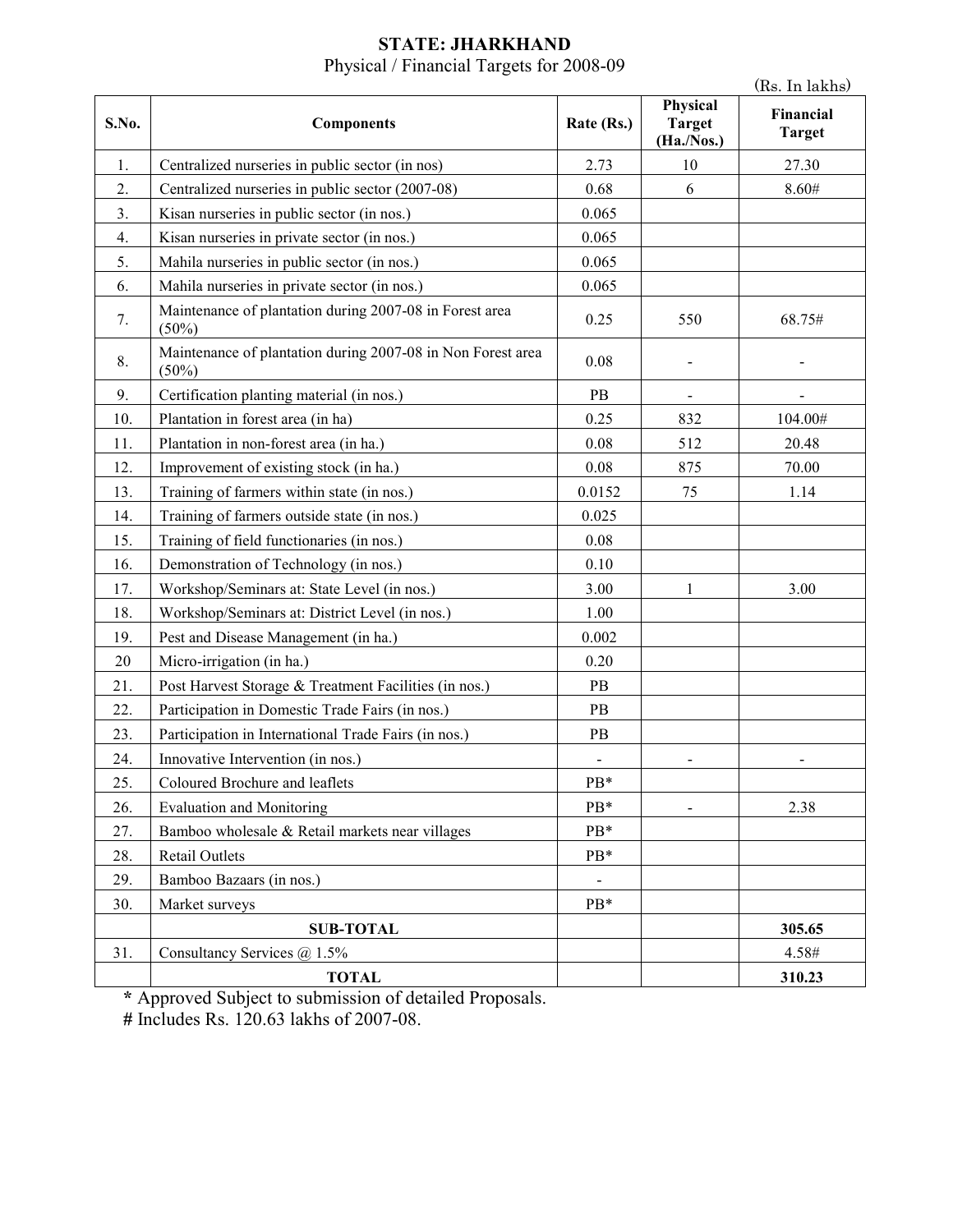#### **STATE: SIKKIM**  Physical / Financial Targets for 2008-09

|       |                                                                      |            |                                         | (Rs. In lakhs)             |
|-------|----------------------------------------------------------------------|------------|-----------------------------------------|----------------------------|
| S.No. | <b>Components</b>                                                    | Rate (Rs.) | Physical<br><b>Target</b><br>(Ha./Nos.) | Financial<br><b>Target</b> |
| 1.    | Centralized nurseries in public sector (in nos)                      | 2.73       | $\overline{2}$                          | 5.46                       |
| 2.    | Centralized nurseries in private sector(in nos)                      | 0.68       |                                         |                            |
| 3.    | Kisan nurseries in public sector (in nos.)                           | 0.065      |                                         |                            |
| 4.    | Kisan nurseries in private sector (in nos.)                          | 0.065      | 5                                       | 0.32                       |
| 5.    | Mahila nurseries in public sector (in nos.)                          | 0.065      |                                         |                            |
| 6.    | Mahila nurseries in private sector (in nos.)                         | 0.065      | 5                                       | 0.32                       |
| 7.    | Certification of planting material (in nos.)                         | PB         |                                         |                            |
| 8.    | Maintenance of plantation during 2007-08 in Forest area<br>(50%)     | 0.25       | 1200                                    | 150.00                     |
| 9.    | Maintenance of plantation during 2007-08 in Non Forest<br>area (50%) | 0.08       | 1600                                    | 64.00                      |
| 10.   | Plantation in forest area (in ha)                                    | 0.25       | 400                                     | 50.00(50%)                 |
| 11.   | Plantation in non-forest area (in ha.)                               | 0.08       | 1000                                    | 40.00(50%)                 |
| 12.   | Improvement of existing stock (in ha.)                               | 0.08       | 125                                     | 10.00                      |
| 13.   | Training of farmers within state (in nos.)                           | 0.0152     | 700                                     | 10.64                      |
| 14.   | Training of farmers outside state (in nos.)                          | 0.025      | 200                                     | 5.00                       |
| 15.   | Training of field functionaries (in nos.)                            | 0.08       | 100                                     | 8.00                       |
| 16.   | Demonstration of Technology (in nos.)                                | 0.10       | 20                                      | 2.00                       |
| 17.   | Workshop/Seminars at: State Level (in nos.)                          | 3.00       | $\mathbf{1}$                            | 3.00                       |
| 18.   | Workshop/Seminars at: District Level (in nos.)                       | 1.00       | 6                                       | 6.00                       |
| 19.   | Pest and Disease Management (in ha.)                                 | 0.002      | $\blacksquare$                          |                            |
| 20    | Micro-irrigation (in ha.)                                            | 0.20       |                                         |                            |
| 21.   | Post Harvest Storage & Treatment Facilities (in nos.)                | PB         | $\blacksquare$                          |                            |
| 22.   | Participation in Domestic Trade Fairs (in nos.)                      | PB         | 1                                       | 3.75                       |
| 23.   | Participation in International Trade fairs (in nos.)                 | PB         |                                         |                            |
| 24.   | Innovative Intervention (in nos.)                                    |            |                                         |                            |
| 25.   | Coloured Brochure and leaflets                                       | PB*        |                                         | 2.00                       |
| 26.   | <b>Evaluation and Monitoring</b>                                     | PB*        |                                         | 4.00                       |
| 27.   | Bamboo wholesale & Retail markets near villages                      | PB*        | $\mathbf{1}$                            | 5.33                       |
| 28.   | Retail Outlets                                                       | PB*        | $\blacksquare$                          |                            |
| 29.   | Database generation & management                                     | PB*        |                                         | 2.00                       |
| 30.   | Promotional Campaigns                                                | PB         |                                         |                            |
|       | <b>SUB-TOTAL</b>                                                     |            |                                         | 369.82                     |
| 31.   | Consultancy Services $\omega$ 1.5%                                   |            |                                         | 5.54                       |
|       | <b>TOTAL</b>                                                         |            |                                         | 375.36                     |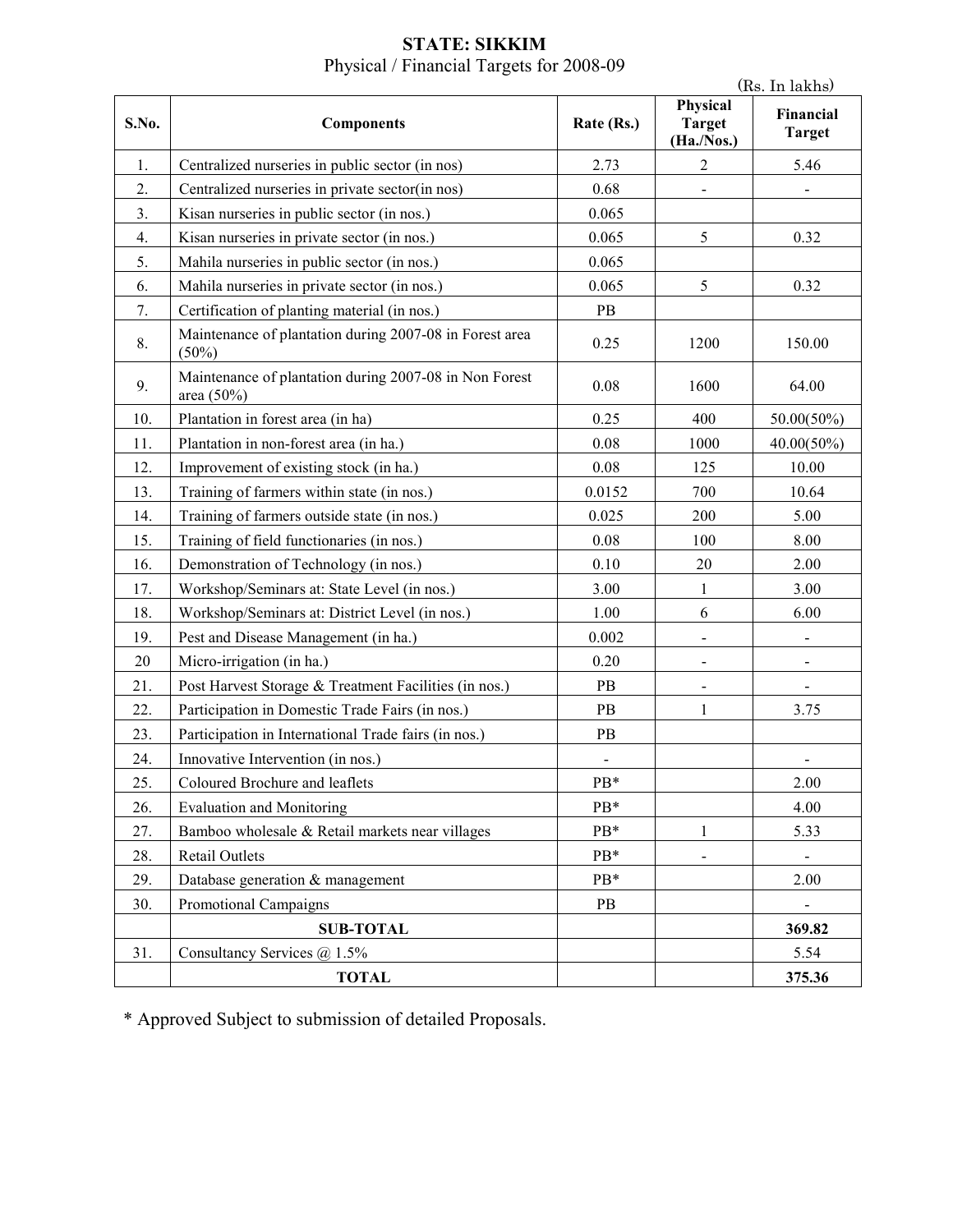#### **STATE: MEGHALAYA**  Physical / Financial Targets for 2008-09

|       |                                                                                                                                                                                            |                |                                         | (Rs. In lakhs)             |
|-------|--------------------------------------------------------------------------------------------------------------------------------------------------------------------------------------------|----------------|-----------------------------------------|----------------------------|
| S.No. | <b>Components</b>                                                                                                                                                                          | Rate (Rs.)     | Physical<br><b>Target</b><br>(Ha./Nos.) | Financial<br><b>Target</b> |
| 1.    | Centralized nurseries in public sector (in nos)                                                                                                                                            | 2.73           |                                         |                            |
| 2.    | Centralized nurseries in private sector(in nos)                                                                                                                                            | 0.68           |                                         |                            |
| 3.    | Kisan nurseries in public sector (in nos.)                                                                                                                                                 | 0.065          |                                         |                            |
| 4.    | Kisan nurseries in private sector (in nos.)                                                                                                                                                | 0.065          |                                         |                            |
| 5.    | Mahila nurseries in public sector (in nos.)                                                                                                                                                | 0.065          |                                         |                            |
| 6.    | Mahila nurseries in private sector (in nos.)                                                                                                                                               | 0.065          |                                         |                            |
| 7.    | Maintenance of plantation during 2007-08 in Forest area<br>(50%)                                                                                                                           | 0.25           | 2000                                    | 250.00                     |
| 8.    | Maintenance of plantation during 2007-08 in Non Forest area<br>$(50\%)$                                                                                                                    | 0.08           | 140                                     | 5.60                       |
| 9.    | Plantation in forest area (in ha)                                                                                                                                                          | 0.25           | 376                                     | 47.00(50%)                 |
| 10.   | Plantation in non-forest area (in ha.)                                                                                                                                                     | 0.08           | 300                                     | $12.00(50\%)$              |
| 11.   | Improvement of existing stock (in ha.)                                                                                                                                                     | 0.08           | 100                                     | 8.00                       |
| 12.   | Training of farmers within state (in nos.)                                                                                                                                                 | 0.0152         | 140                                     | 2.12                       |
| 13.   | Training of farmers outside state (in nos.)                                                                                                                                                | 0.025          | 140                                     | 3.50                       |
| 14.   | Training of field functionaries (in nos.)                                                                                                                                                  | 0.08           | 47                                      | 3.76                       |
| 15.   | Demonstration of Technology (in nos.)                                                                                                                                                      | 0.10           | 10                                      | 1.00                       |
| 16.   | Post Harvest Storage & Treatment Facilities (in nos.)                                                                                                                                      | PB             |                                         |                            |
| 17.   | Participation in Domestic Trade Fairs (in nos.)                                                                                                                                            | PB             | $\mathbf{1}$                            | 3.75                       |
| 18.   | Participation in International Trade Fairs (in nos.)                                                                                                                                       | PB             |                                         |                            |
| 19.   | Innovative Intervention (in nos.)<br>(i) Establishment of Engineered Bamboo Structure- Poly<br>Houses.<br>(ii) Establishment of Engineered Bamboo Structure- (a)<br><b>Grading Centres</b> | PB*<br>$PB*$   | 5                                       | 135.80<br>103.15           |
|       | (b) Collection Centres                                                                                                                                                                     |                | 5                                       | 26.35                      |
| 20    | Coloured Brochure and leaflets                                                                                                                                                             | PB*            |                                         |                            |
| 21.   | <b>Evaluation and Monitoring</b>                                                                                                                                                           | PB*            |                                         | 8.00                       |
| 22.   | Bamboo wholesale & Retail markets near villages                                                                                                                                            | PB*            |                                         |                            |
| 23.   | Retail Outlets                                                                                                                                                                             | PB*            |                                         |                            |
| 24.   | Bamboo Bazaars (in nos.)                                                                                                                                                                   | $\blacksquare$ |                                         |                            |
|       | <b>SUB-TOTAL</b>                                                                                                                                                                           |                |                                         | 610.03                     |
| 25.   | Consultancy Services @ 1.5%                                                                                                                                                                |                |                                         | 9.08                       |
|       | <b>TOTAL</b>                                                                                                                                                                               |                |                                         | 619.11                     |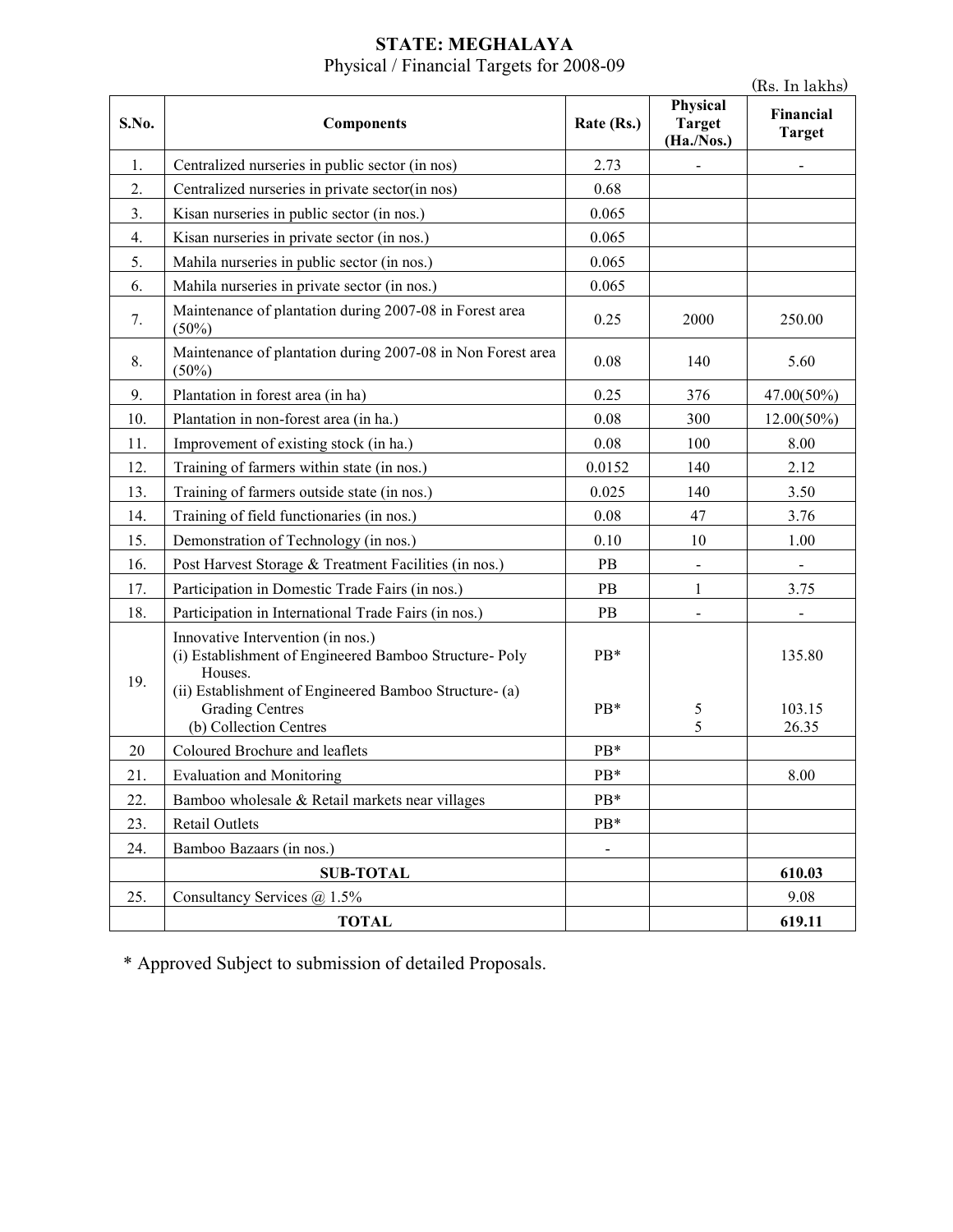#### **STATE: UTTARAKHAND**  Physical / Financial Targets for 2008-09

|       |                                                                      |            |                                         | (Rs. In lakhs)             |
|-------|----------------------------------------------------------------------|------------|-----------------------------------------|----------------------------|
| S.No. | <b>Components</b>                                                    | Rate (Rs.) | Physical<br><b>Target</b><br>(Ha./Nos.) | Financial<br><b>Target</b> |
| 1.    | Centralized nurseries in public sector (in nos)                      | 2.73       | $\overline{2}$                          | 5.46                       |
| 2.    | Centralized nurseries in private sector(in nos)                      | 0.68       | $\mathbf{1}$                            | 0.68                       |
| 3.    | Kisan nurseries in public sector (in nos.)                           | 0.065      |                                         |                            |
| 4.    | Kisan nurseries in private sector (in nos.)                          | 0.065      | $\qquad \qquad \blacksquare$            |                            |
| 5.    | Mahila nurseries in public sector (in nos.)                          | 0.065      |                                         |                            |
| 6.    | Mahila nurseries in private sector (in nos.)                         | 0.065      | $\qquad \qquad \blacksquare$            | -                          |
| 7.    | Certification of planting material (in nos.)                         | PB         | $\overline{\phantom{0}}$                |                            |
| 8.    | Maintenance of plantation during 2007-08 in Forest<br>area (50%)     | 0.25       | 2194                                    | 274.25                     |
| 9.    | Maintenance of plantation during 2007-08 in Non<br>Forest area (50%) | 0.08       | 100                                     | 4.00                       |
| 10.   | Plantation in forest area (in ha)                                    | 0.25       | 200                                     | 25.00 (50%)                |
| 11.   | Plantation in non-forest area (in ha.)                               | 0.08       | 100                                     | $4.00(50\%)$               |
| 12.   | Improvement of existing stock (in ha.)                               | 0.08       | 200                                     | 16.00                      |
| 13.   | Training of farmers within state (in nos.)                           | 0.0152     | $\qquad \qquad \blacksquare$            |                            |
| 14.   | Training of farmers outside state (in nos.)                          | 0.025      | $\qquad \qquad \blacksquare$            |                            |
| 15.   | Training of field functionaries (in nos.)                            | 0.08       |                                         |                            |
| 16.   | Demonstration of Technology (in nos.)                                | 0.10       | $\overline{a}$                          |                            |
| 17.   | Workshop/Seminars at: State Level (in nos.)                          | 3.00       |                                         |                            |
| 18.   | Workshop/Seminars at: District Level (in nos.)                       | 1.00       | 6                                       | 6.00                       |
| 19.   | Pest and Disease Management (in ha.)                                 | 0.002      | $\overline{a}$                          |                            |
| 20    | Micro-irrigation (in ha.)                                            | 0.20       |                                         |                            |
| 21.   | Post Harvest Storage & Treatment Facilities (in nos.)                | PB         | $\overline{c}$                          | 40.00                      |
| 22.   | Participation in Domestic Trade Fairs (in nos.)                      | PB         | $\mathbf{1}$                            | 3.75                       |
| 23.   | Innovative Intervention (Low cost bamboo house) (in<br>nos.)         |            | $\overline{2}$                          | 5.00                       |
| 24.   | Coloured Brochure and leaflets                                       | PB*        |                                         |                            |
| 25.   | <b>Evaluation and Monitoring</b>                                     | PB*        | -                                       |                            |
| 26.   | Bamboo wholesale & Retail markets near villages                      | PB*        |                                         |                            |
| 27.   | Retail Outlets                                                       | PB*        |                                         |                            |
| 28.   | Bamboo Bazaars (in nos.)                                             |            | $\overline{\phantom{0}}$                |                            |
| 29.   | Market surveys                                                       | PB*        |                                         |                            |
|       | <b>SUB-TOTAL</b>                                                     |            |                                         | 384.14                     |
| 30.   | Consultancy Services @ 1.5%                                          |            |                                         | 5.76                       |
|       | <b>TOTAL</b>                                                         |            |                                         | 389.90                     |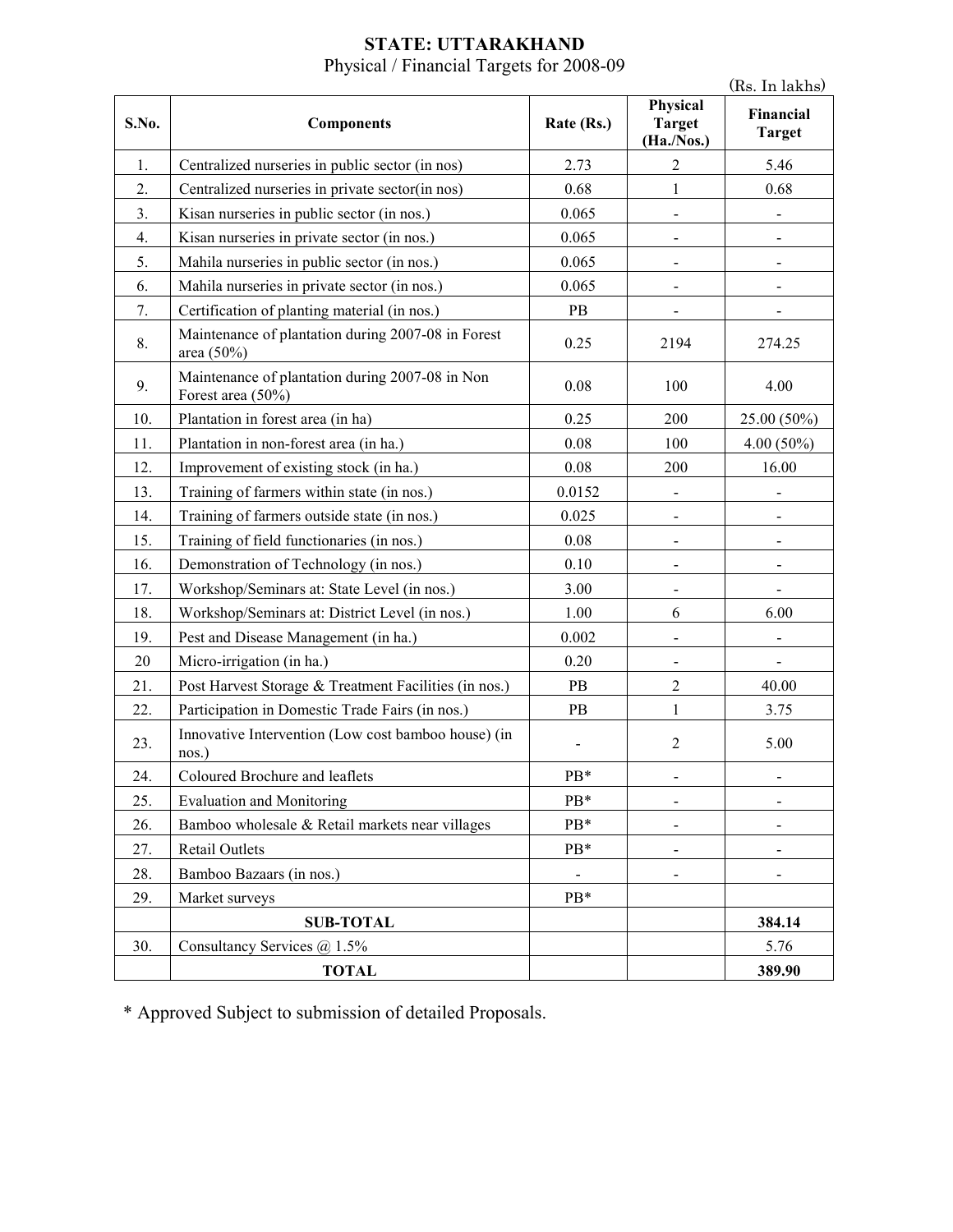### **STATE: WEST BENGAL**  Physical / Financial Targets for 2008-09

|       |                                                                        |                |                                         | (Rs. In lakhs)             |
|-------|------------------------------------------------------------------------|----------------|-----------------------------------------|----------------------------|
| S.No. | <b>Components</b>                                                      | Rate (Rs.)     | Physical<br><b>Target</b><br>(Ha./Nos.) | Financial<br><b>Target</b> |
| 1.    | Centralized nurseries in public sector (in nos)                        | 2.73           | 4                                       | 10.92                      |
| 2.    | Centralized nurseries in private sector(in nos)                        | 0.68           | $\overline{3}$                          | 2.04                       |
| 3.    | Kisan nurseries in public sector (in nos.)                             | 0.065          |                                         |                            |
| 4.    | Kisan nurseries in private sector (in nos.)                            | 0.065          | 10                                      | 0.65                       |
| 5.    | Mahila nurseries in public sector (in nos.)                            | 0.065          |                                         |                            |
| 6.    | Mahila nurseries in private sector (in nos.)                           | 0.065          | 10                                      | 0.65                       |
| 7.    | Certification of planting material (in nos.)                           | PB             |                                         |                            |
| 8.    | Maintenance of plantation during 2007-08 in Forest<br>area (50%)       | 0.25           | 40                                      | 5.00                       |
| 9.    | Maintenance of plantation during 2007-08 in Non<br>Forest area (50%)   | 0.08           | 40                                      | 1.60                       |
| 10.   | Plantation in forest area (in ha)                                      | 0.25           | 500                                     | 62.50                      |
| 11.   | Plantation in non-forest area (in ha.)                                 | 0.08           | 500                                     | 20.00                      |
| 12.   | Improvement of existing stock (in ha.)                                 | 0.08           | 500                                     | 40.00                      |
| 13.   | Training of farmers within state (in nos.)                             | 0.0152         | 500                                     | 7.60                       |
| 14.   | Training of farmers outside state (in nos.)                            | 0.025          | 200                                     | 5.00                       |
| 15.   | Training of field functionaries (in nos.)                              | 0.08           | 18                                      | 1.44                       |
| 16.   | Demonstration of Technology (in nos.)                                  | 0.10           | 10                                      | 1.00                       |
| 17.   | Workshop/Seminars at: State Level (in nos.)                            | 3.00           | $\mathbf{1}$                            | 3.00                       |
| 18.   | Workshop/Seminars at: District Level (in nos.)                         | 1.00           | 13                                      | 13.00                      |
| 19.   | Pest and Disease Management (in ha.)                                   | 0.002          | 500                                     | 1.00                       |
| 20    | Micro-irrigation (in ha.)                                              | 0.20           | $\blacksquare$                          |                            |
| 21.   | Post Harvest Storage & Treatment Facilities (in nos.)                  | PB*            | 1                                       | 20.00                      |
| 22.   | Participation in Domestic Trade Fairs (in nos.)                        | PB             | $\mathbf{1}$                            | 3.75                       |
| 23.   | Innovative Intervention (in nos.)                                      | $\blacksquare$ | $\qquad \qquad \blacksquare$            |                            |
| 24.   | Coloured Brochure and leaflets                                         | PB*            |                                         | 2.00                       |
| 25.   | <b>Evaluation and Monitoring</b>                                       | PB*            |                                         | 2.50                       |
| 26.   | Bamboo wholesale & Retail markets near villages                        | PB*            |                                         |                            |
| 27.   | Retail Outlets                                                         | PB*            |                                         |                            |
| 28.   | Bamboo Bazaars (in nos.)                                               | PB*            | 1                                       | 6.75                       |
| 29.   | Promotion campaigns through electronic/Audio-visual<br>Media/Newspaper | PB*            |                                         | 3.00                       |
|       | <b>SUB-TOTAL</b>                                                       |                |                                         | 213.40                     |
| 30.   | Consultancy Services @ 1.5%                                            |                |                                         | 3.20                       |
|       | <b>TOTAL</b>                                                           |                |                                         | 216.60                     |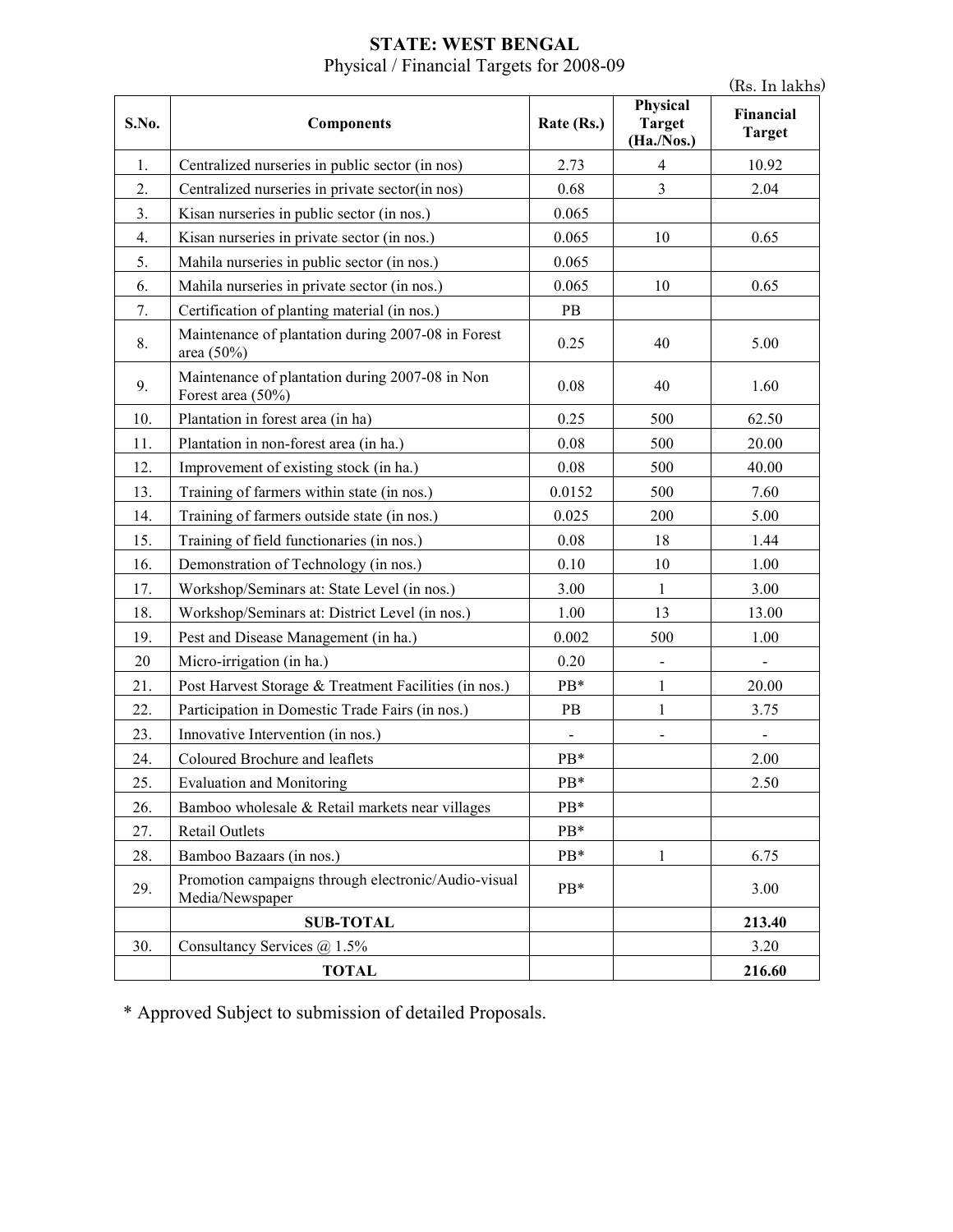#### **STATE: MAHARASHTRA**  Physical / Financial Targets for 2008-09

|       |                                                                                                                    |               |                                         | (Rs. In lakhs)             |
|-------|--------------------------------------------------------------------------------------------------------------------|---------------|-----------------------------------------|----------------------------|
| S.No. | <b>Components</b>                                                                                                  | Rate<br>(Rs.) | Physical<br><b>Target</b><br>(Ha./Nos.) | Financial<br><b>Target</b> |
| 1.    | Centralized nurseries in public sector (in nos)                                                                    | 2.73          | $\,$ 8 $\,$                             | 21.84                      |
| 2.    | Kisan nurseries in private sector (in nos.)                                                                        | 0.065         | 8                                       | 0.52                       |
| 3.    | Mahila nurseries in private sector (in nos.)                                                                       | 0.065         | 8                                       | 0.52                       |
| 4.    | Maintenance of plantation during 2007-08 in Forest<br>area $(50\%)$                                                | 0.25          |                                         |                            |
| 5.    | Maintenance of plantation during 2007-08 in Non<br>Forest area (50%)                                               | 0.08          |                                         |                            |
| 6.    | Certification of planting material (in nos.)                                                                       | PB            | $\blacksquare$                          |                            |
| 7.    | Plantation in forest area (in ha)                                                                                  | 0.25          | 2800                                    | 350.00(50%)                |
| 8.    | Plantation in non-forest area (in ha.)                                                                             | 0.08          | 2000                                    | 80.00(50%)                 |
| 9.    | Improvement of existing stock (in ha.)                                                                             | 0.08          | 800                                     | 64.00                      |
| 10.   | Training of farmers within state (in nos.)                                                                         | 0.0152        | 320                                     | 4.86                       |
| 11.   | Training of farmers outside state (in nos.)                                                                        | 0.025         | 100                                     | 2.50                       |
| 12.   | Training of field functionaries (in nos.)                                                                          | 0.08          | 160                                     | 12.80                      |
| 13.   | Demonstration of Technology (in nos.)                                                                              | 0.10          | 10                                      | 1.00                       |
| 14.   | Workshop/Seminars at: State Level (in nos.)                                                                        | 3.00          | 1                                       | 3.00                       |
| 15.   | Workshop/Seminars at: District Level (in nos.)                                                                     | 1.00          | 25                                      | 25.00                      |
| 16.   | Pest and Disease Management (in ha.)                                                                               | 0.002         | 100                                     | 0.20                       |
| 17.   | Micro-irrigation (in ha.)                                                                                          | 0.20          | $\blacksquare$                          |                            |
| 18.   | Post Harvest Storage & Treatment Facilities (in nos.)                                                              | PB            | 1                                       | 20.00                      |
| 19.   | Participation in Domestic Trade Fairs (in nos.)                                                                    | PB            | 1                                       | 3.75                       |
| 20    | Participation in Intern'l Trade Fairs (in nos.)                                                                    | PB            |                                         |                            |
| 21.   | Innovative Intervention (in nos.)<br>Bamboo technology Development Centre<br>(i)<br>(ii) Eco. Tourism Bamboo House | PB*           | 2<br>$\overline{2}$                     | 38.00<br>10.00             |
| 22.   | Coloured Brochure and leaflets                                                                                     | PB*           |                                         | 10.00                      |
| 23.   | <b>Evaluation and Monitoring</b>                                                                                   | PB*           |                                         | 9.25                       |
| 24.   | Bamboo Retail markets near villages                                                                                | PB*           | $\overline{2}$                          | 8.00                       |
| 25.   | Retail Outlets (Near metro/metro)                                                                                  | PB*           | 1                                       | 10.00                      |
| 26.   | Bamboo Bazaars (in nos.)                                                                                           |               |                                         | 6.75                       |
| 27.   | Market Survey                                                                                                      | PB*           |                                         | 2.00                       |
| 28.   | State implementing bodies including computerization                                                                | PB*           | $\blacksquare$                          | 8.00                       |
|       | <b>SUB-TOTAL</b>                                                                                                   |               |                                         | 691.99                     |
| 29.   | Consultancy Services @ 1.5%                                                                                        |               |                                         | 10.37                      |
|       | <b>TOTAL</b>                                                                                                       |               |                                         | 702.36                     |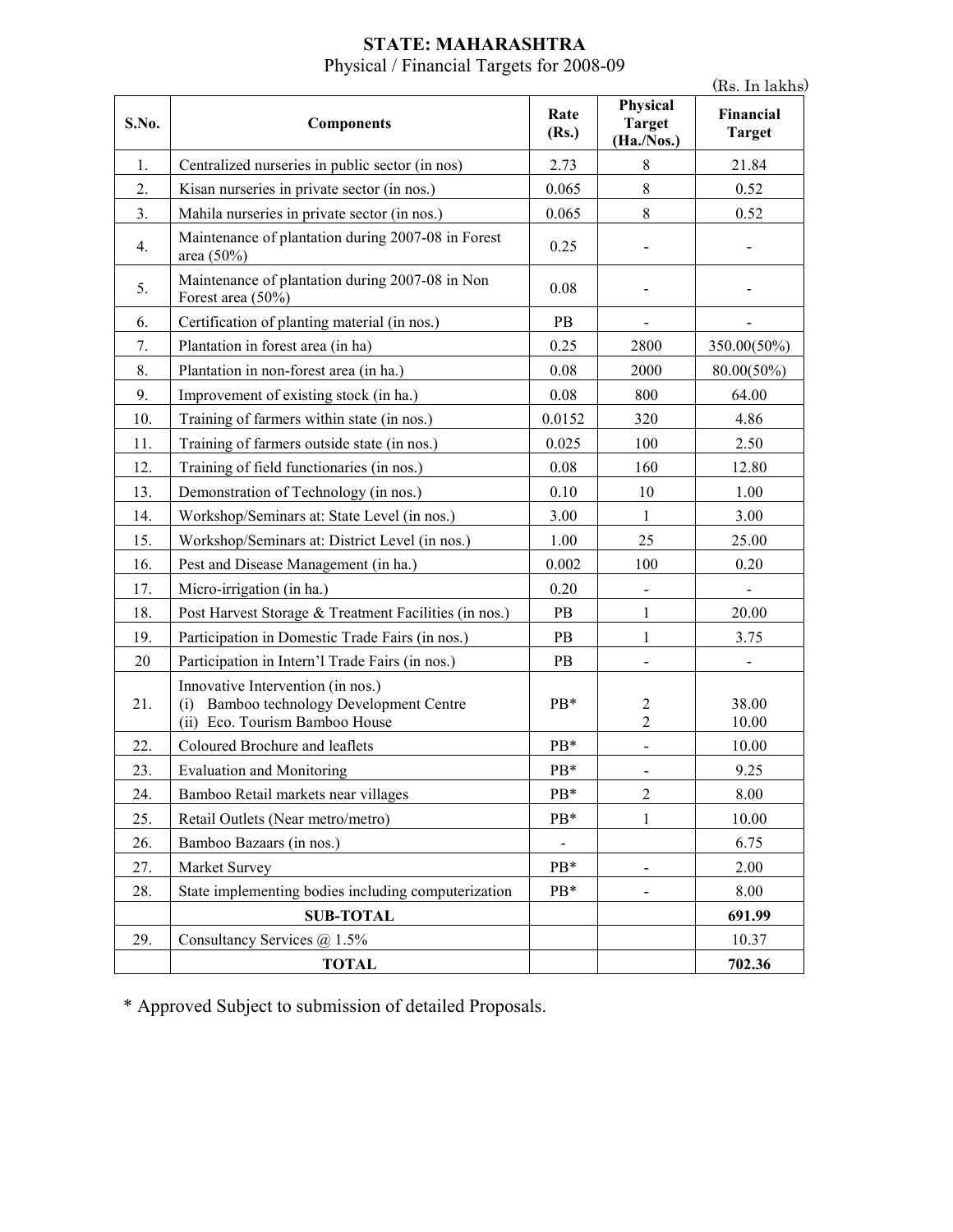| <b>STATE: ANDHRA PRADESH</b>             |  |
|------------------------------------------|--|
| Physical / Financial Targets for 2008-09 |  |

|       |                                                                      |                              |                                         | (Rs. In lakhs)             |
|-------|----------------------------------------------------------------------|------------------------------|-----------------------------------------|----------------------------|
| S.No. | <b>Components</b>                                                    | Rate<br>(Rs.)                | Physical<br><b>Target</b><br>(Ha./Nos.) | Financial<br><b>Target</b> |
| 1.    | Centralized nurseries in public sector (in nos)                      | 2.73                         | 6                                       | 16.38                      |
| 2.    | Centralized nurseries in private sector(in nos)                      | 0.68                         |                                         |                            |
| 3.    | Kisan nurseries in public sector (in nos.)                           | 0.065                        |                                         |                            |
| 4.    | Kisan nurseries in private sector (in nos.)                          | 0.065                        |                                         |                            |
| 5.    | Mahila nurseries in public sector (in nos.)                          | 0.065                        |                                         |                            |
| 6.    | Mahila nurseries in private sector (in nos.)                         | 0.065                        |                                         |                            |
| 7.    | Tissue culture in public sector                                      | 21.00                        |                                         |                            |
| 8.    | Balance amount of 2007-08 for plantation in forest<br>area $(50\%)$  | 0.25                         | 500                                     | 62.50                      |
| 9.    | Balance amount of 2007-08 for plantation in non<br>forest area (50%) | 0.08                         |                                         |                            |
| 10.   | Plantation in forest area (in ha)                                    | 0.25                         | 389                                     | 48.62(50%)                 |
| 11.   | Plantation in non-forest area (in ha.)                               | 0.08                         | 250                                     | $10.00(50\%)$              |
| 12.   | Improvement of existing stock (in ha.)                               | 0.08                         |                                         |                            |
| 13.   | Training of farmers within state (in nos.)                           | 0.0152                       | 250                                     | 3.80                       |
| 14.   | Training of farmers outside state (in nos.)                          | 0.025                        |                                         |                            |
| 15.   | Training of field functionaries (in nos.)                            | 0.08                         | 25                                      | 2.00                       |
| 16.   | Demonstration of Plantation (in nos.)                                | 0.10                         | 48                                      | 4.80                       |
| 17.   | Workshop/Seminars at: State Level (in nos.)                          | 3.00                         | $\mathbf{1}$                            | 3.00                       |
| 18.   | Workshop/Seminars at: District Level (in nos.)                       | 1.00                         | 6                                       | 6.00                       |
| 19.   | Pest and Disease Management (in ha.)                                 | 0.002                        | 500                                     | 1.00                       |
| 20    | Micro-irrigation (in ha.)                                            | 0.20                         | 50                                      | 10.00                      |
| 21.   | Post Harvest Storage & Treatment Facilities (in nos.)                | PB                           |                                         |                            |
| 22.   | Participation in Domestic Trade Fairs (in nos.)                      | PB                           |                                         |                            |
| 23.   | Participation in Intern'l Trade Fairs (in nos.)                      | PB                           |                                         |                            |
| 24.   | Innovative Intervention (in nos.)                                    | $\qquad \qquad \blacksquare$ |                                         |                            |
| 25.   | Coloured Brochure and leaflets                                       | PB                           | -                                       |                            |
| 26.   | <b>Evaluation and Monitoring</b>                                     | PB                           |                                         |                            |
| 27.   | Retail Outlets                                                       | PB                           | -                                       |                            |
| 28.   | Market Survey (in nos.)                                              |                              |                                         |                            |
|       | <b>SUB-TOTAL</b>                                                     |                              |                                         | 168.10                     |
| 29.   | Consultancy Services @ 1.5%                                          |                              |                                         | 2.52                       |
|       | <b>TOTAL</b>                                                         |                              |                                         | 170.62                     |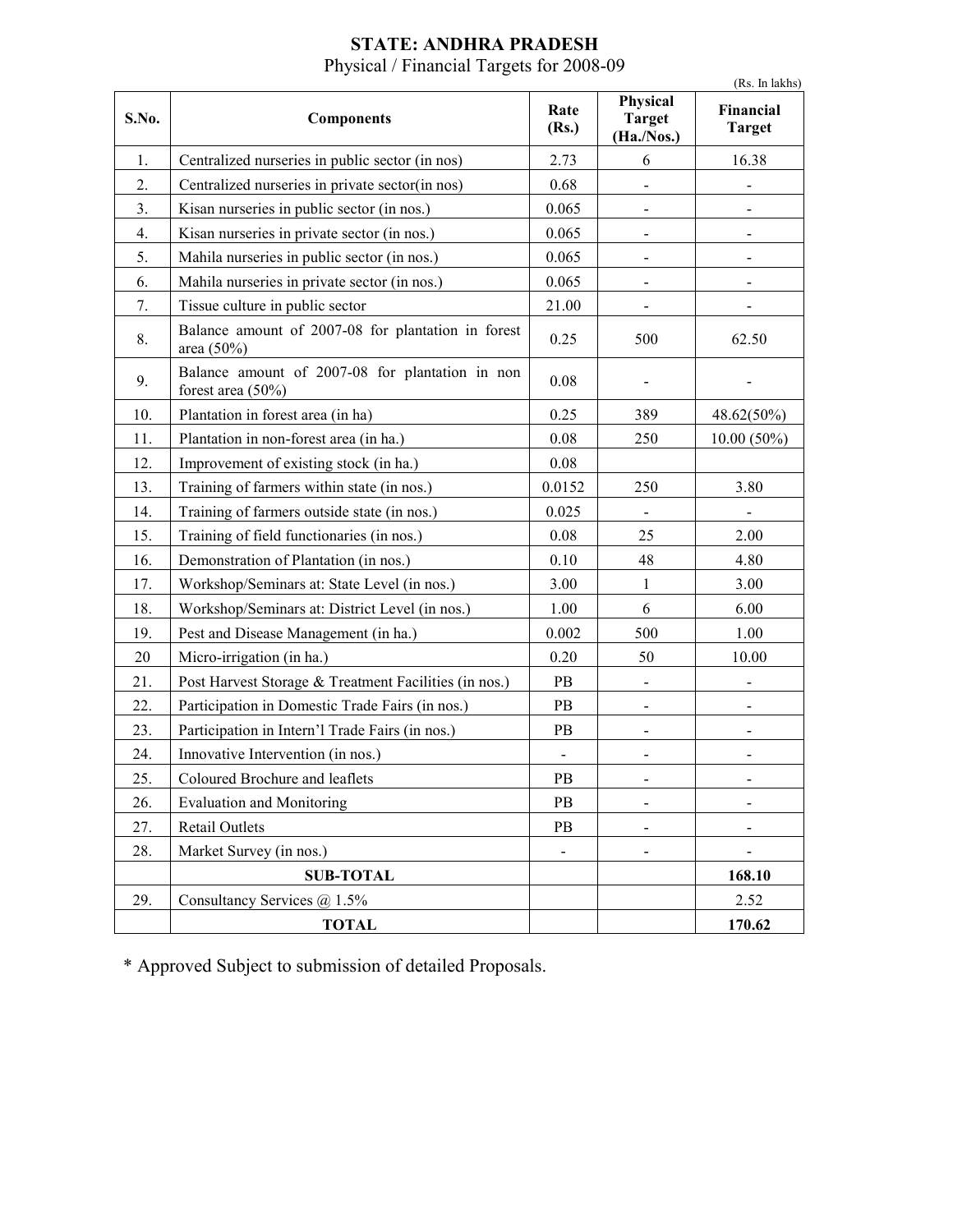#### **STATE: KARNATAKA**  Physical / Financial Targets for 2008-09

 $(R_s$ . In lakhs)

| S.No. |                                                                  | Rate   | Physical<br><b>Target</b> | (Rs. In lakhs)<br>Financial |
|-------|------------------------------------------------------------------|--------|---------------------------|-----------------------------|
|       | <b>Components</b>                                                | (Rs.)  | (Ha./Nos.)                | <b>Target</b>               |
| 1.    | Centralized nurseries in public sector (in nos)                  | 2.73   | $\overline{4}$            | 10.92                       |
| 2.    | Centralized nurseries in private sector(in nos)                  | 0.68   |                           |                             |
| 3.    | Kisan nurseries in public sector (in nos.)                       | 0.065  | 5                         | 0.32                        |
| 4.    | Kisan nurseries in private sector (in nos.)                      | 0.065  | $\mathfrak{Z}$            | 0.19                        |
| 5.    | Mahila nurseries in public sector (in nos.)                      | 0.065  | $\overline{3}$            | 0.19                        |
| 6.    | Mahila nurseries in private sector (in nos.)                     | 0.065  | 5                         | 0.32                        |
| 7.    | Tissue culture in public sector                                  | 21.00  |                           |                             |
| 8.    | Tissue culture in private sector                                 | 10.50  |                           |                             |
| 9.    | Certification of planting material (in nos.)                     | PB     |                           |                             |
| 10.   | Maintenance of plantation during 2007-08 in Forest<br>area (50%) | 0.25   | 1000                      | 125.00                      |
| 11.   | Plantation in forest area (in ha)                                | 0.25   | 3128                      | 391.00(50%)                 |
| 12.   | Plantation in non-forest area (in ha.)                           | 0.08   | 100                       | $4.00(50\%)$                |
| 13.   | Improvement of existing stock (in ha.)                           | 0.08   | 800                       | 64.00                       |
| 14.   | Training of farmers within state (in nos.)                       | 0.0152 | 350                       | 5.32                        |
| 15.   | Training of farmers outside state (in nos.)                      | 0.025  | 100                       | 2.50                        |
| 16.   | Training of field functionaries (in nos.)                        | 0.08   | 50                        | 4.00                        |
| 17.   | Demonstration of Technology (in nos.)                            | 0.10   | 20                        | 2.00                        |
| 18.   | Workshop/Seminars at: State Level (in nos.)                      | 3.00   | $\mathbf{1}$              | 3.00                        |
| 19.   | Workshop/Seminars at: District Level (in nos.)                   | 1.00   | 14                        | 14.00                       |
| 20    | Pest and Disease Management (in ha.)                             | 0.002  |                           |                             |
| 21.   | Micro-irrigation (in ha.)                                        | 0.20   | 60                        | 12.00                       |
| 22.   | Post Harvest Storage & Treatment Facilities (in nos.)            | PB     |                           |                             |
| 23.   | Participation in Domestic Trade Fairs (in nos.)                  | PB     | 1                         | 3.75                        |
| 24.   | Germplasm banks maintenance (in nos.)                            | PB*    |                           |                             |
| 25.   | Innovative Intervention (in nos.)                                | $PB*$  |                           | 25.00                       |
| 26.   | Market Survey                                                    | PB*    |                           |                             |
| 27.   | <b>Evaluation and Monitoring</b>                                 | PB*    |                           | 3.20                        |
| 28.   | Bamboo Retail markets near villages                              | PB*    | $\overline{4}$            | 16.00                       |
| 29.   | <b>Retail Outlets</b>                                            | PB*    |                           |                             |
| 30.   | Collection & Storage of seeds from flowered areas in<br>MT       |        |                           |                             |
|       | <b>SUB-TOTAL</b>                                                 |        |                           | 686.71                      |
| 31.   | Consultancy Services @ 1.5%                                      |        |                           | 10.30                       |
|       | <b>TOTAL</b>                                                     |        |                           | 697.01                      |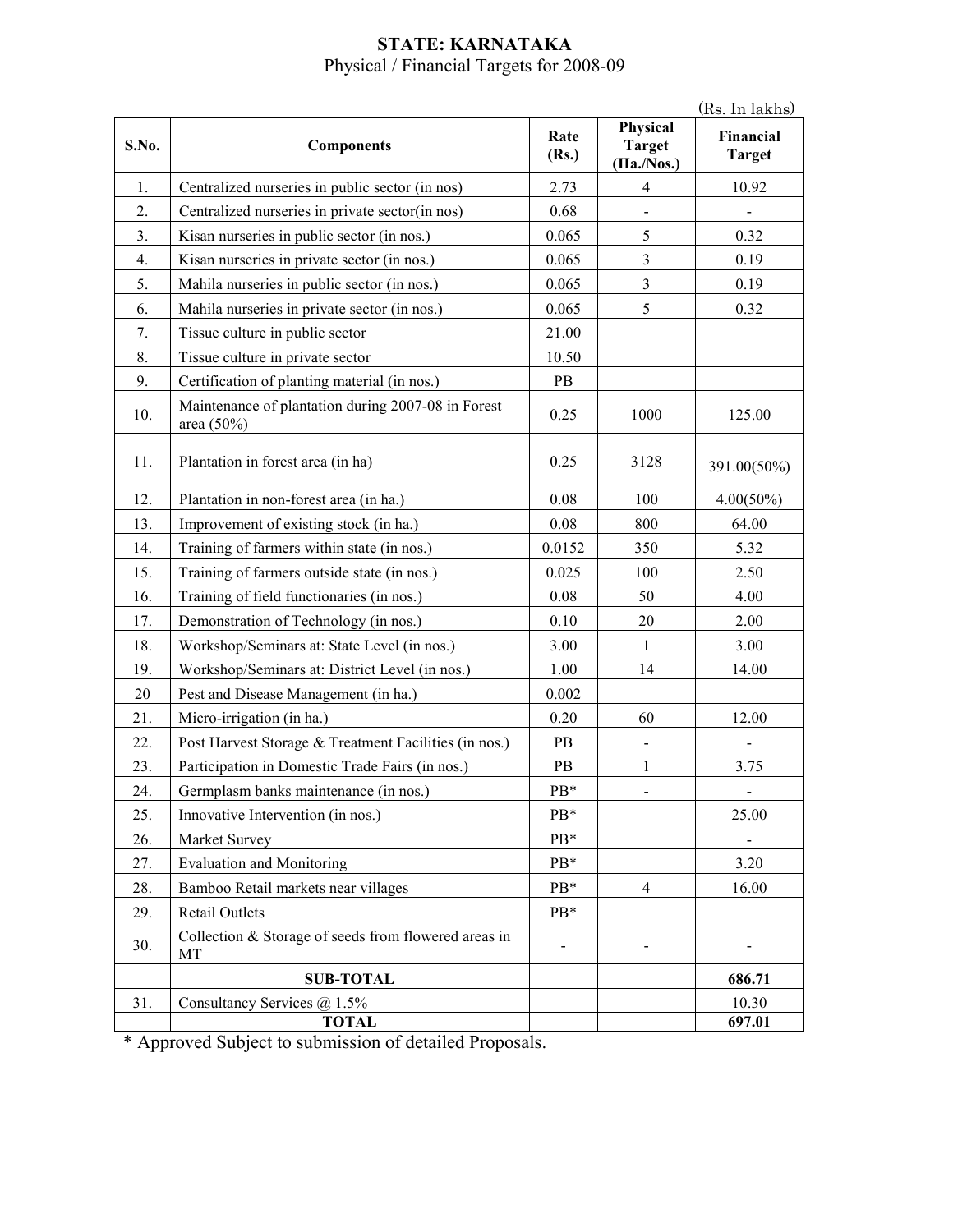| S.No. | <b>Components</b>                                     | Rate<br>(Rs.) | Physical<br><b>Target</b><br>(Ha./Nos.) | Financial<br><b>Target</b>   |
|-------|-------------------------------------------------------|---------------|-----------------------------------------|------------------------------|
| 1.    | Centralized nurseries in public sector (in nos)       | 2.73          | $\overline{2}$                          | 5.46                         |
| 2.    | Centralized nurseries in private sector(in nos)       | 0.68          |                                         |                              |
| 3.    | Kisan nurseries in public sector (in nos.)            | 0.065         |                                         |                              |
| 4.    | Kisan nurseries in private sector (in nos.)           | 0.065         |                                         |                              |
| 5.    | Mahila nurseries in public sector (in nos.)           | 0.065         |                                         |                              |
| 6.    | Mahila nurseries in private sector (in nos.)          | 0.065         |                                         |                              |
| 7.    | Certification of planting material                    | 21.00         |                                         |                              |
| 8.    | Tissue culture in private sector                      | 10.50         |                                         |                              |
| 9.    | Plantation in forest area (in ha)                     | 0.25          | 800                                     | $100.00(50\%)$               |
| 10.   | Plantation in non-forest area (in ha.)                | 0.08          | 600                                     | 24.00(50%)                   |
| 11.   | Improvement of existing stock (in ha.)                | 0.08          | 500                                     | 40.00                        |
| 12.   | Training of farmers within state (in nos.)            | 0.0152        | 100                                     | 1.52                         |
| 13.   | Training of farmers outside state (in nos.)           | 0.025         |                                         |                              |
| 14.   | Training of field functionaries (in nos.)             | 0.08          | 50                                      | 4.00                         |
| 15.   | Workshop/Seminars at: National Level (in nos.)        | 0.10          |                                         |                              |
| 16.   | Workshop/Seminars at: State Level (in nos.)           | 3.00          | $\mathbf{1}$                            | 3.00                         |
| 17.   | Workshop/Seminars at: District Level (in nos.)        | 1.00          | 5                                       | 5.00                         |
| 18.   | Pest and Disease Management (in ha.)                  | 0.002         | 3000                                    | 6.00                         |
| 19.   | Micro-irrigation (in ha.)                             | 0.20          | 400                                     | 80.00                        |
| 20    | Post Harvest Storage & Treatment Facilities (in nos.) | PB*           | 1                                       | 20.00                        |
| 21.   | Participation in Domestic Trade Fairs (in nos.)       | PB            | $\mathbf{1}$                            | 3.75                         |
| 22.   | Participation in International Trade Fairs (in nos.)  | PB            |                                         |                              |
| 23.   | Innovative Intervention (in nos.)                     | PB*           |                                         | 7.00                         |
| 24.   | Coloured Brochure and leaflets                        | PB*           |                                         |                              |
| 25.   | <b>Evaluation and Monitoring</b>                      | $PB*$         |                                         |                              |
| 26.   | Bamboo wholesale & Retail markets near villages       | PB*           | $\overline{2}$                          | 8.00                         |
| 27.   | Retail Outlets                                        | $PB*$         |                                         |                              |
| 28.   | Bamboo Bazaars (in nos.)                              | PB*           | $\overline{2}$                          | 13.50                        |
| 29.   | Market Survey                                         | 0.25          |                                         |                              |
| 30.   | Research & Development                                |               |                                         | $\qquad \qquad \blacksquare$ |
|       | <b>SUB-TOTAL</b>                                      |               |                                         | 313.23                       |
| 31.   | Consultancy Services @ 1.5%                           |               |                                         | 4.69                         |
|       | <b>TOTAL</b>                                          |               |                                         | 317.92                       |

#### **STATE: PUNJAB**  Physical / Financial Targets for 2008-09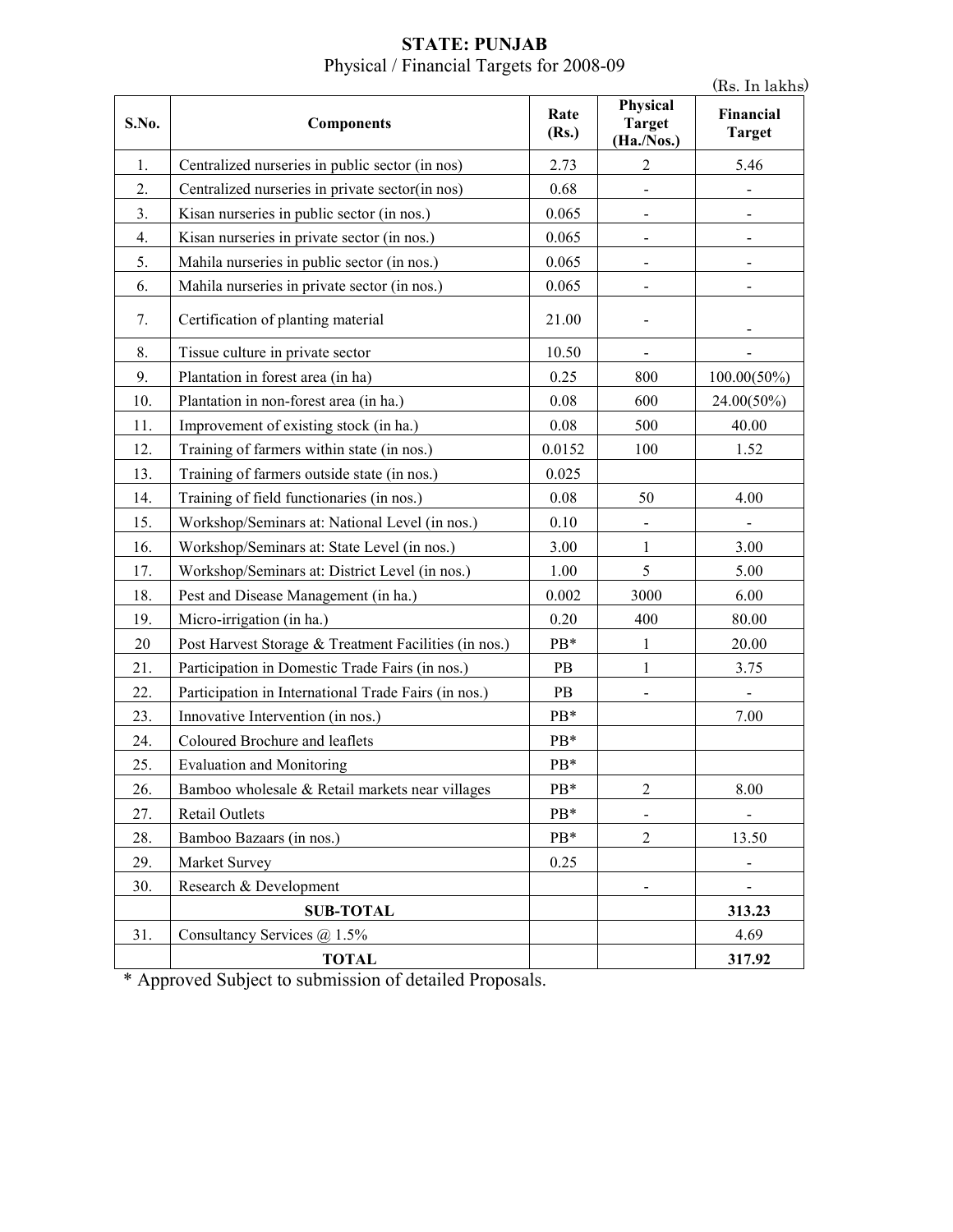| <b>STATE: CHHATTISGARH</b>               |  |  |  |  |
|------------------------------------------|--|--|--|--|
| Physical / Financial Targets for 2008-09 |  |  |  |  |

| S.No. | <b>Components</b>                                                                           | Rate<br>(Rs.) | Physical<br><b>Target</b><br>(Ha./Nos.) | Financial<br><b>Target</b> |
|-------|---------------------------------------------------------------------------------------------|---------------|-----------------------------------------|----------------------------|
| 1.    | Centralized nurseries in public sector (in nos)                                             | 2.73          | $\overline{2}$                          | 5.46                       |
| 2.    | Centralized nurseries in private sector(in nos)                                             | 0.68          |                                         |                            |
| 3.    | Kisan nurseries in public sector (in nos.)                                                  | 0.065         |                                         |                            |
| 4.    | Kisan nurseries in private sector (in nos.)                                                 | 0.065         | 5                                       | 0.32                       |
| 5.    | Mahila nurseries in public sector (in nos.)                                                 | 0.065         |                                         |                            |
| 6.    | Mahila nurseries in private sector (in nos.)                                                | 0.065         | 5                                       | 0.32                       |
| 7.    | Tissue culture in public sector                                                             | 21.00         |                                         |                            |
| 8.    | Balance amount of 2007-08 for plantation in forest<br>area (50%)                            | 0.25          | 2500                                    | 312.50                     |
| 9.    | Balance amount of 2007-08 for plantation in non<br>forest area $(50\%)$                     | 0.08          | 1000                                    | 40.00                      |
| 10.   | Plantation in forest area (in ha)                                                           | 0.25          |                                         |                            |
| 11.   | Plantation in non-forest area (in ha.)                                                      | 0.08          |                                         |                            |
| 12.   | Improvement of existing stock (in ha.)                                                      | 0.08          | 400                                     | 32.00                      |
| 13.   | Training of farmers within state (in nos.)                                                  | 0.0152        | 400                                     | 6.08                       |
| 14.   | Training of farmers outside state (in nos.)                                                 | 0.025         | 80                                      | 2.00                       |
| 15.   | Training of field functionaries (in nos.)                                                   | 0.08          | 50                                      | 4.00                       |
| 16.   | <b>Training of Artisans</b>                                                                 |               |                                         |                            |
| 17.   | Demonstration of Plantation (in nos.)                                                       | 0.10          | 30                                      | 3.00                       |
| 18.   | Workshop/Seminars at: State Level (in nos.)                                                 | 3.00          | $\mathbf{1}$                            | 3.00                       |
| 19.   | Workshop/Seminars at: District Level (in nos.)                                              | 1.00          | 6                                       | 6.00                       |
| 20    | Pest and Disease Management (in ha.)                                                        | 0.002         | 500                                     | 1.00                       |
| 21.   | Micro-irrigation (in ha.)                                                                   | 0.20          |                                         |                            |
| 22.   | Post Harvest Storage & Treatment Facilities (in nos.)                                       | PB            |                                         |                            |
| 23.   | Participation in Domestic Trade Fairs (in nos.)                                             | PB            |                                         |                            |
| 24.   | Participation in Intern'l Trade Fairs (in nos.)                                             | PB            |                                         |                            |
| 25.   | Balance amount of 2007-08 for establishment of<br>Bamboo craft training & processing Centre | PB*           | 30 centre                               | 300.00                     |
| 26.   | Innovative Intervention (in nos.)                                                           |               |                                         |                            |
| 27.   | Coloured Brochure and leaflets                                                              | PB*           |                                         |                            |
| 28.   | <b>Evaluation and Monitoring</b>                                                            | PB*           |                                         | 3.00                       |
| 29.   | Retail Outlets                                                                              | $PB*$         |                                         |                            |
| 30.   | Market Survey (in nos.)                                                                     |               |                                         |                            |
|       | <b>SUB-TOTAL</b>                                                                            |               |                                         | 718.68                     |
| 31.   | Consultancy Services $\omega$ 1.5%                                                          |               |                                         | 10.78                      |
|       | <b>TOTAL</b>                                                                                |               |                                         | 729.49                     |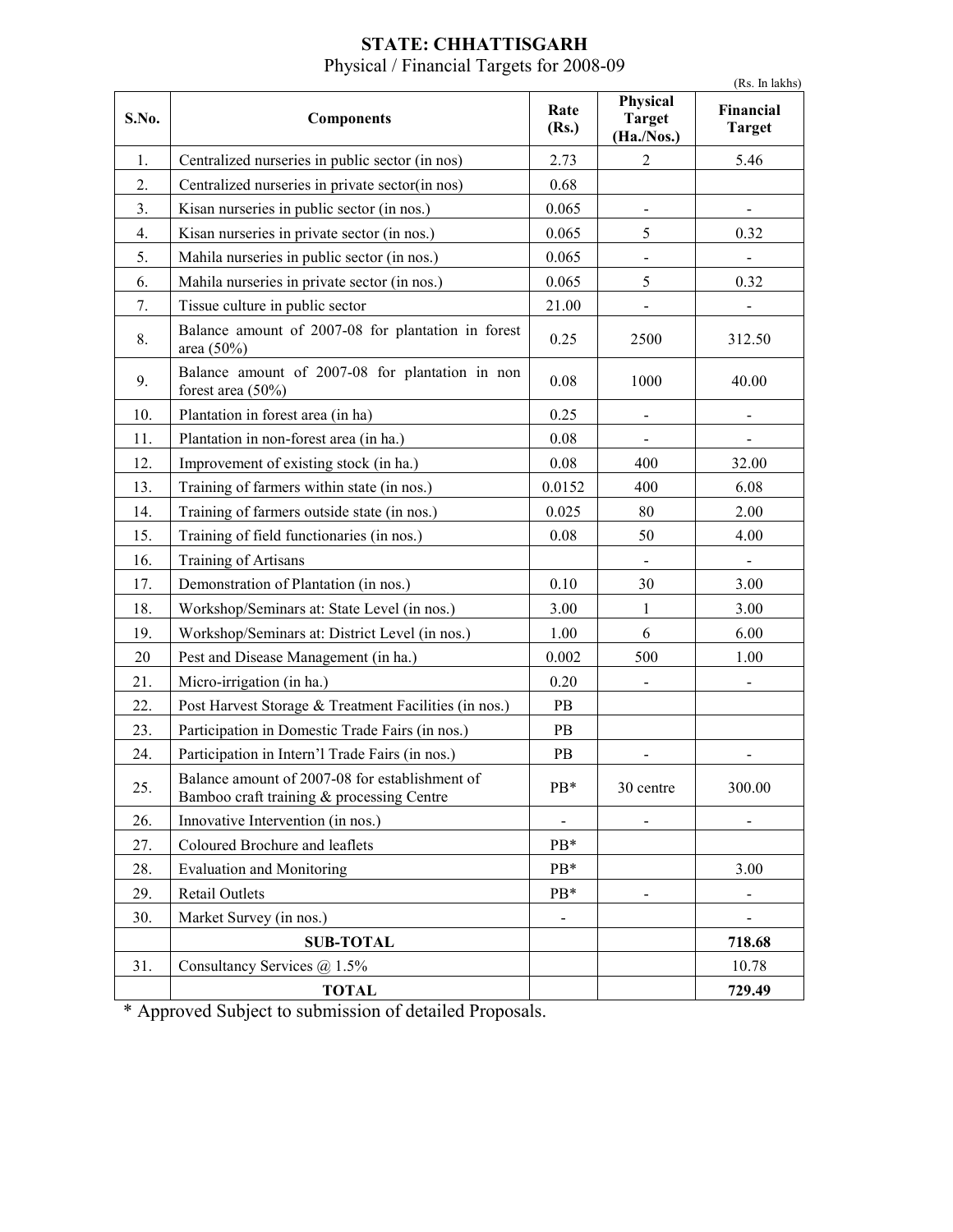|       |                                                       |                |                                         | (Rs. In lakhs)             |
|-------|-------------------------------------------------------|----------------|-----------------------------------------|----------------------------|
| S.No. | <b>Components</b>                                     | Rate<br>(Rs.)  | Physical<br><b>Target</b><br>(Ha./Nos.) | Financial<br><b>Target</b> |
| 1.    | Centralized nurseries in public sector (in nos)       | 2.73           | 5                                       | 13.65                      |
| 2.    | Kisan nurseries in private sector (in nos.)           | 0.065          |                                         |                            |
| 3.    | Mahila nurseries in private sector (in nos.)          | 0.065          | $\blacksquare$                          |                            |
| 4.    | Tissue culture in public sector                       | 21.00          | $\qquad \qquad \blacksquare$            |                            |
| 5.    | Tissue culture in private sector                      | 10.50          |                                         |                            |
| 6.    | Certification of planting material (in nos.)          | <b>PB</b>      | $\overline{\phantom{0}}$                | $\overline{\phantom{0}}$   |
| 7.    | Plantation in forest area (in ha)                     | 0.25           |                                         |                            |
| 8.    | Plantation in non-forest area (in ha.)                | 0.08           | 850                                     | 106.25                     |
| 9.    | Improvement of existing stock (in ha.)                | 0.08           | 100                                     | 8.00                       |
| 10.   | Training of farmers within state (in nos.)            | 0.0152         | 300                                     | 4.56                       |
| 11.   | Training of farmers outside state (in nos.)           | 0.025          | 100                                     | 2.50                       |
| 12.   | Training of field functionaries (in nos.)             | 0.08           | 50                                      | 4.00                       |
| 13.   | Demonstration of Technology (in nos.)                 | 0.10           | 10                                      | 1.00                       |
| 14.   | Workshop/Seminars at: State Level (in nos.)           | 3.00           | $\mathbf{1}$                            | 3.00                       |
| 15.   | Workshop/Seminars at: District Level (in nos.)        | 1.00           | 24                                      | 24.00                      |
| 16.   | Pest and Disease Management (in ha.)                  | 0.002          |                                         |                            |
| 17.   | Micro-irrigation (in ha.)                             | 0.20           | 10                                      | 2.00                       |
| 18.   | Post Harvest Storage & Treatment Facilities (in nos.) | PB             |                                         |                            |
| 19.   | Participation in Domestic Trade Fairs (in nos.)       | PB             | $\qquad \qquad \blacksquare$            | $\overline{\phantom{a}}$   |
| 20    | Participation in Intern'l Trade Fairs (in nos.)       | PB             |                                         |                            |
| 21.   | Innovative Intervention (in nos.)                     | PB*            | -                                       | 15.00                      |
| 22.   | Coloured Brochure and leaflets                        | PB*            |                                         | 3.50                       |
| 23.   | <b>Evaluation and Monitoring</b>                      | $PB*$          | $\blacksquare$                          |                            |
| 24.   | Bamboo Retail markets near villages                   | PB*            | $\overline{\phantom{0}}$                |                            |
| 25.   | Retail Outlets                                        | PB*            |                                         |                            |
| 26.   | Bamboo Bazaars (in nos.)                              | $\blacksquare$ |                                         |                            |
| 27.   | Market Survey                                         | PB*            |                                         |                            |
| 28.   | State implementing bodies including computerization   | PB*            |                                         |                            |
| 29.   | Promotion campaign through paper/electronic media     | PB*            |                                         | 8.00                       |
|       | <b>SUB-TOTAL</b>                                      |                |                                         | 195.46                     |
| 30.   | Consultancy Services @ 1.5%                           |                |                                         | 2.93                       |
|       | <b>TOTAL</b>                                          |                |                                         | 198.39                     |

#### **STATE: TAMIL NADU**  Physical / Financial Targets for 2008-09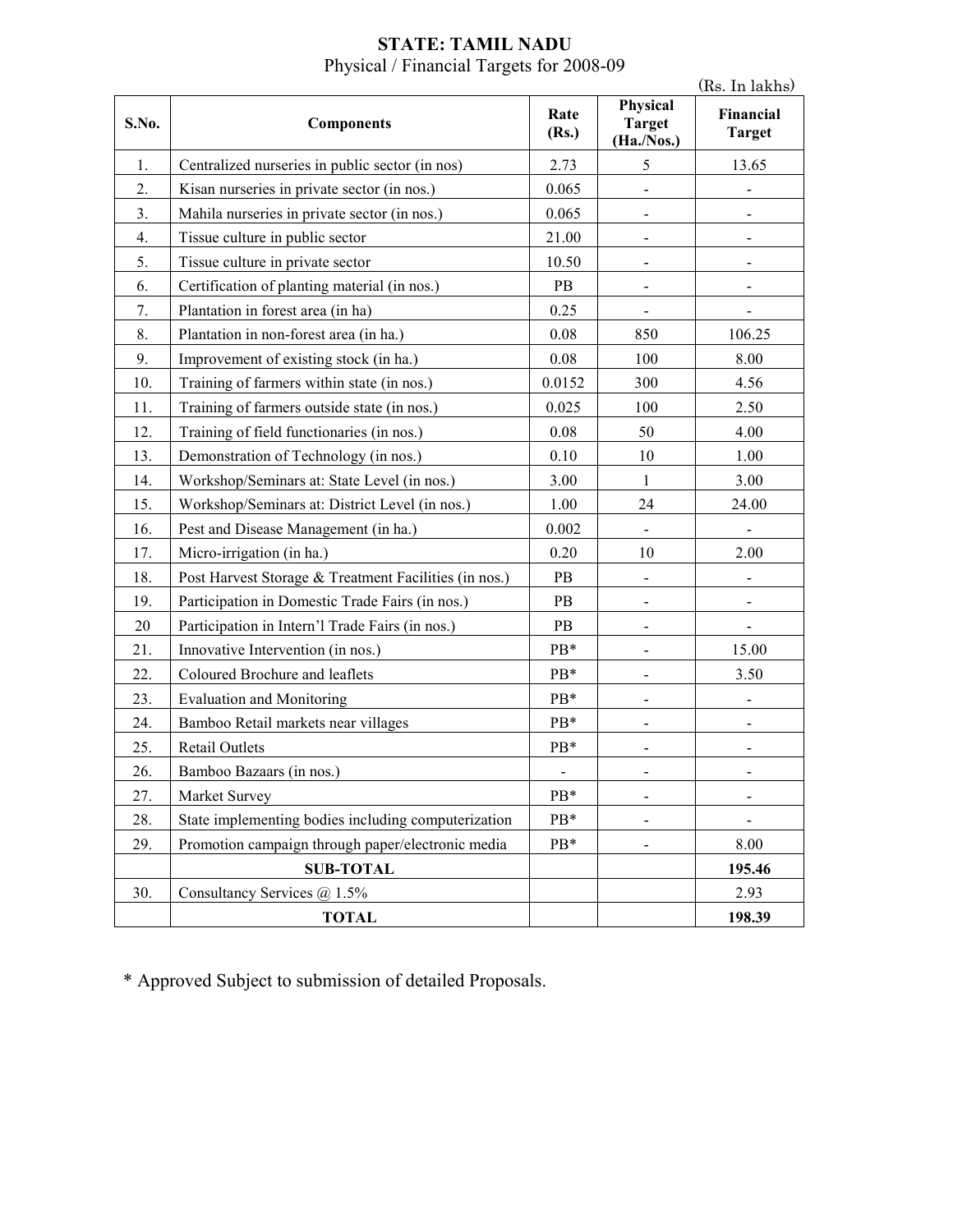### **STATE: RAJASTHAN**  Physical / Financial Targets for 2008-09

(Rs. In lakhs)

| S.No. | <b>Components</b>                                                | Rate<br>(Rs.) | Physical<br><b>Target</b><br>(Ha./Nos.) | (165. III laniis<br>Financial<br><b>Target</b> |
|-------|------------------------------------------------------------------|---------------|-----------------------------------------|------------------------------------------------|
| 1.    | Centralized nurseries in public sector (in nos)                  | 2.73          | $\overline{c}$                          | 5.46                                           |
| 2.    | Centralized nurseries in private sector(in nos)                  | 0.68          |                                         |                                                |
| 3.    | Kisan nurseries in public sector (in nos.)                       | 0.065         |                                         |                                                |
| 4.    | Kisan nurseries in private sector (in nos.)                      | 0.065         | 5                                       | 0.32                                           |
| 5.    | Mahila nurseries in public sector (in nos.)                      | 0.065         |                                         |                                                |
| 6.    | Mahila nurseries in private sector (in nos.)                     | 0.065         | 5                                       | 0.32                                           |
| 7.    | Tissue culture in public sector                                  | 21.00         |                                         |                                                |
| 8.    | Tissue culture in private sector                                 | 10.50         |                                         |                                                |
| 9.    | Certification of planting material (in nos.)                     | PB            |                                         |                                                |
| 10.   | Plantation in forest area (in ha)                                | 0.25          | 1400                                    | 175.00(50%)                                    |
| 11.   | Plantation in non-forest area (in ha.)                           | 0.08          | 1800                                    | 72.00                                          |
| 12.   | Improvement of existing stock (in ha.)                           | 0.08          |                                         |                                                |
| 13.   | Training of farmers within state (in nos.)                       | 0.0152        | 400                                     | 6.08                                           |
| 14.   | Training of farmers outside state (in nos.)                      | 0.025         | 100                                     | 2.50                                           |
| 15.   | Training of field functionaries (in nos.)                        | 0.08          | 25                                      | 2.00                                           |
| 16.   | Demonstration of Technology (in nos.)                            | 0.10          |                                         |                                                |
| 17.   | Workshop/Seminars at: State Level (in nos.)                      | 3.00          | $\mathbf{1}$                            | 3.00                                           |
| 18.   | Workshop/Seminars at: District Level (in nos.)                   | 1.00          | 12                                      | 12.00                                          |
| 19.   | Pest and Disease Management (in ha.)                             | 0.002         | 300                                     | 0.60                                           |
| 20    | Micro-irrigation (in ha.)                                        | 0.20          |                                         |                                                |
| 21.   | Post Harvest Storage & Treatment Facilities (in nos.)            | PB            |                                         |                                                |
| 22.   | Participation in Domestic Trade Fairs (in nos.)                  | PB            |                                         |                                                |
| 23.   | Participation in Intern'l Trade Fairs (in nos.)                  | PB            |                                         |                                                |
| 24.   | Innovative Intervention (in nos.)                                |               |                                         |                                                |
| 25.   | Coloured Brochure and leaflets                                   | PB*           |                                         | 8.00                                           |
| 26.   | <b>Evaluation and Monitoring</b>                                 | PB*           |                                         |                                                |
| 27.   | Bamboo Retail markets near villages                              | PB*           |                                         |                                                |
| 28.   | <b>Retail Outlets</b>                                            | PB*           | 1                                       | 10.00                                          |
| 29.   | Bamboo Bazaars (in nos.)                                         |               |                                         |                                                |
| 30.   | Promotional campaigns through electronic<br>aids/media/newspaper | PB*           |                                         | 8.00                                           |
|       | <b>SUB-TOTAL</b>                                                 |               |                                         | 305.28                                         |
| 30.   | Consultancy Services @ 1.5%                                      |               |                                         | 4.57                                           |
|       | <b>TOTAL</b>                                                     |               |                                         | 310.85                                         |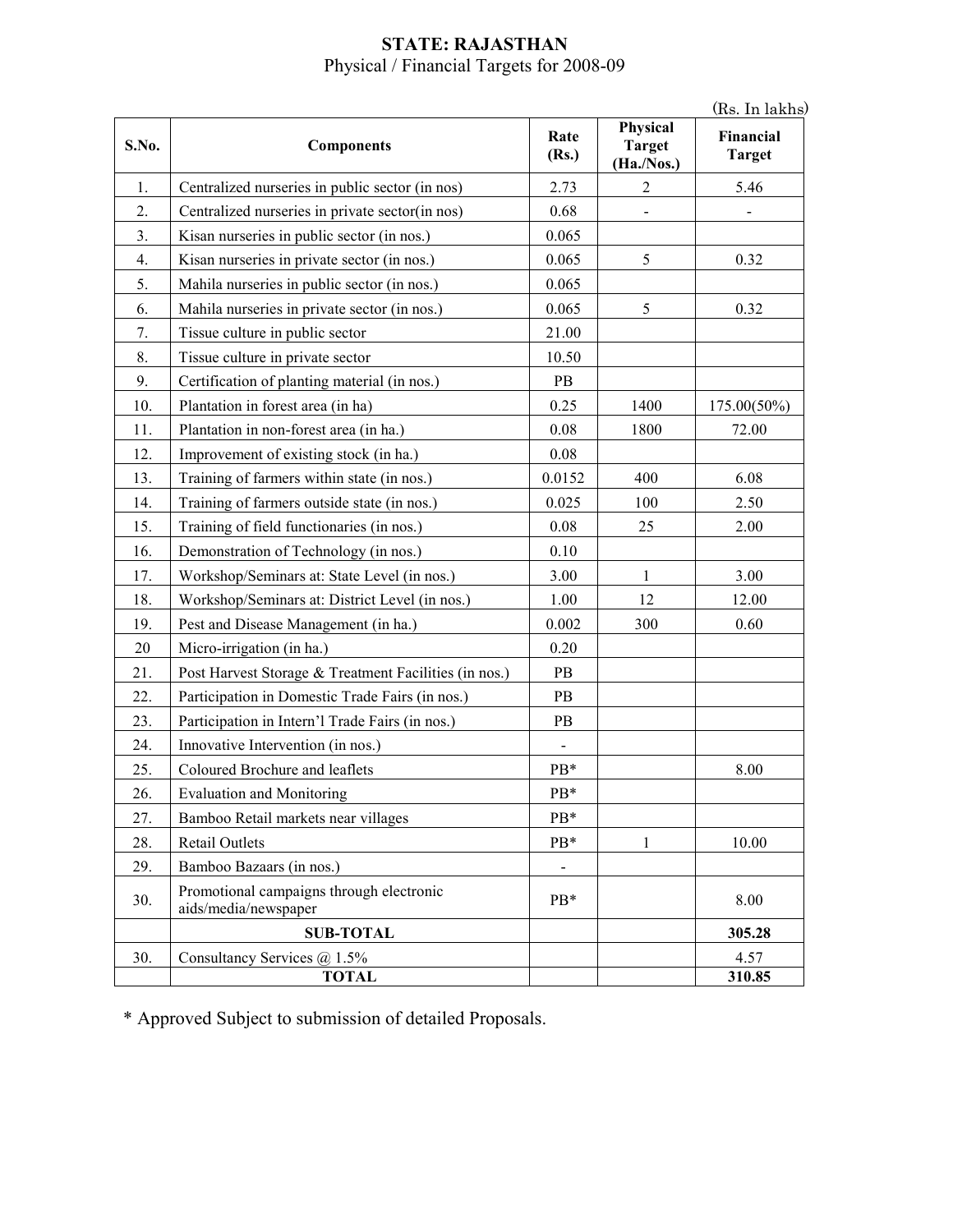## **Bamboo Technology Support Group at CBTC, Guwahati– Proposed Proposal for 2008-09.**

|                |                                                                                                                                                                  |                       |                            | (Rs. In lakhs) |
|----------------|------------------------------------------------------------------------------------------------------------------------------------------------------------------|-----------------------|----------------------------|----------------|
| S.No.          | <b>Activities</b>                                                                                                                                                | Rate<br>(in Rs.)      | Physical                   | Financial      |
| 1.             | Appointment of Experts                                                                                                                                           | 20000                 | 2 experts for 12<br>months | 4.80           |
| 2.             | Travelling                                                                                                                                                       | ÷.                    |                            | $4.20**$       |
| 3.             | Office expenses                                                                                                                                                  | L/S                   | $\overline{\phantom{0}}$   | 1.50           |
| $\mathbf{A}$   | <b>Plantation Development</b>                                                                                                                                    |                       |                            |                |
| 4.             | Certification of Planting Material                                                                                                                               | PB                    | 12 States                  | 4.80           |
| 5.             | Technology Transfer & HRD<br>a. Training of Farmers<br>b. Training of Field Functionaries                                                                        | 1520<br>8000          | 300<br>200                 | 4.56<br>16.00  |
| 6.             | Participation in Domestic Trade Fairs                                                                                                                            | 375000                | $\overline{2}$             | 7.50           |
| 7.             | Exposure & Educational trips to bamboo<br>developed countries/participation in<br>international trade fairs like Brazil/<br>France/ Spain / Belgium (15 persons) | $7.50*$<br>lakhs/trip | 2                          | 15.00          |
| <b>B.</b>      | <b>Innovative Interventions - Handicrafts</b>                                                                                                                    |                       |                            |                |
| a.             | Common facility cum training centre at<br>Karbi Anglong Autonomous, Assam                                                                                        | P <sub>B</sub> *      | $\mathbf{1}$               | 25.00          |
| $\mathbf{b}$ . | Common facility cum training centre at<br>Munger (Bihar)                                                                                                         | $PB*$                 | $\mathbf{1}$               | 25.00          |
| c.             | Model cluster for manufacturing of<br>incense sticks, basket tray, mats,<br>furniture etc.                                                                       | PB*                   | $\mathbf{1}$               | 15.00          |
| C.             | <b>Implementation Monitoring</b><br>Mechanism                                                                                                                    |                       |                            |                |
| 8.             | Monitoring & Evaluation                                                                                                                                          | PB*                   | 12                         | 1.80           |
| 9.             | Information bulletin/News letter                                                                                                                                 | PB*                   | 6                          | 3.00           |
| 10.            | Promotion campaign through electronic<br>& print media                                                                                                           | PB*                   | 12                         | 12.00          |
| 11.            | Printing of manual in regional languages                                                                                                                         | PB*                   | 6000                       | 9.00           |
|                | <b>Sub-Total</b>                                                                                                                                                 |                       |                            | 149.16         |
| 12.            | <b>Consultancy Charges</b>                                                                                                                                       |                       |                            | 2.23           |
|                | <b>TOTAL</b>                                                                                                                                                     |                       |                            | 151.39         |

\* **Approved Subject to submission of detailed Proposals.** 

Includes expenditure on peer review committee.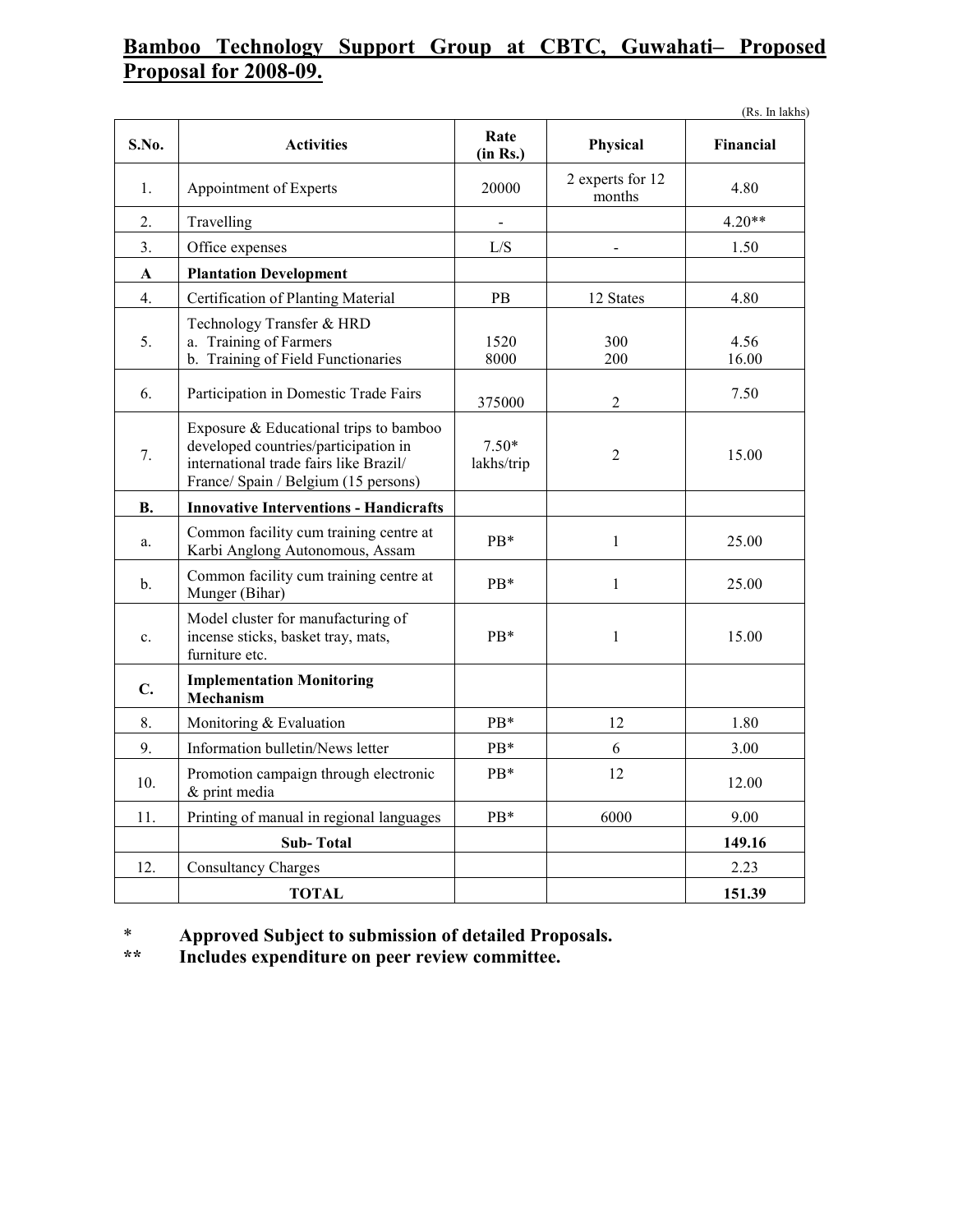# **Bamboo Technology Support Group at KFRI, Peechi– Proposed Proposal for 2008-09.**

|                |                                                    |                  |                                | (Rs. In lakhs) |
|----------------|----------------------------------------------------|------------------|--------------------------------|----------------|
| S.No.          | <b>Activities</b>                                  | Rate<br>(in Rs.) | Physical                       | Financial      |
| $\mathbf{1}$ . | Experts<br>(a) Plantation<br>Industry<br>(b)       | 20,000 pm        | 2 expert for 12<br>months      | 4.80           |
| 2.             | Travelling                                         |                  |                                | 3.90           |
| 3.             | Office expenses                                    | L/S              |                                | 1.50           |
| 4.             | Imparting training to the farmers                  | 1522             | 165                            | 2.50           |
| 5.             | Training of Field functionaries                    | 8000             | 240                            | 19.20          |
|                | Bamboo plantation/ upkeeping of KFRI<br>bambusetum | 25000            |                                | 2.00           |
| 6.             | Printing of manual in regional language            | $PB*$            | 1000                           | 5.00           |
| 7.             | Promotional campaign through electronic<br>media   | $PB*$            | TV, Radio &<br>Newspaper, etc. | 6.00           |
| 8.             | State level workshop                               | $PB*$            |                                | 3.00           |
|                | <b>Sub-Total</b>                                   |                  |                                | 47.90          |
| 9.             | Consultancy charges                                |                  |                                | 0.71           |
|                | <b>TOTAL</b>                                       |                  |                                | 48.61          |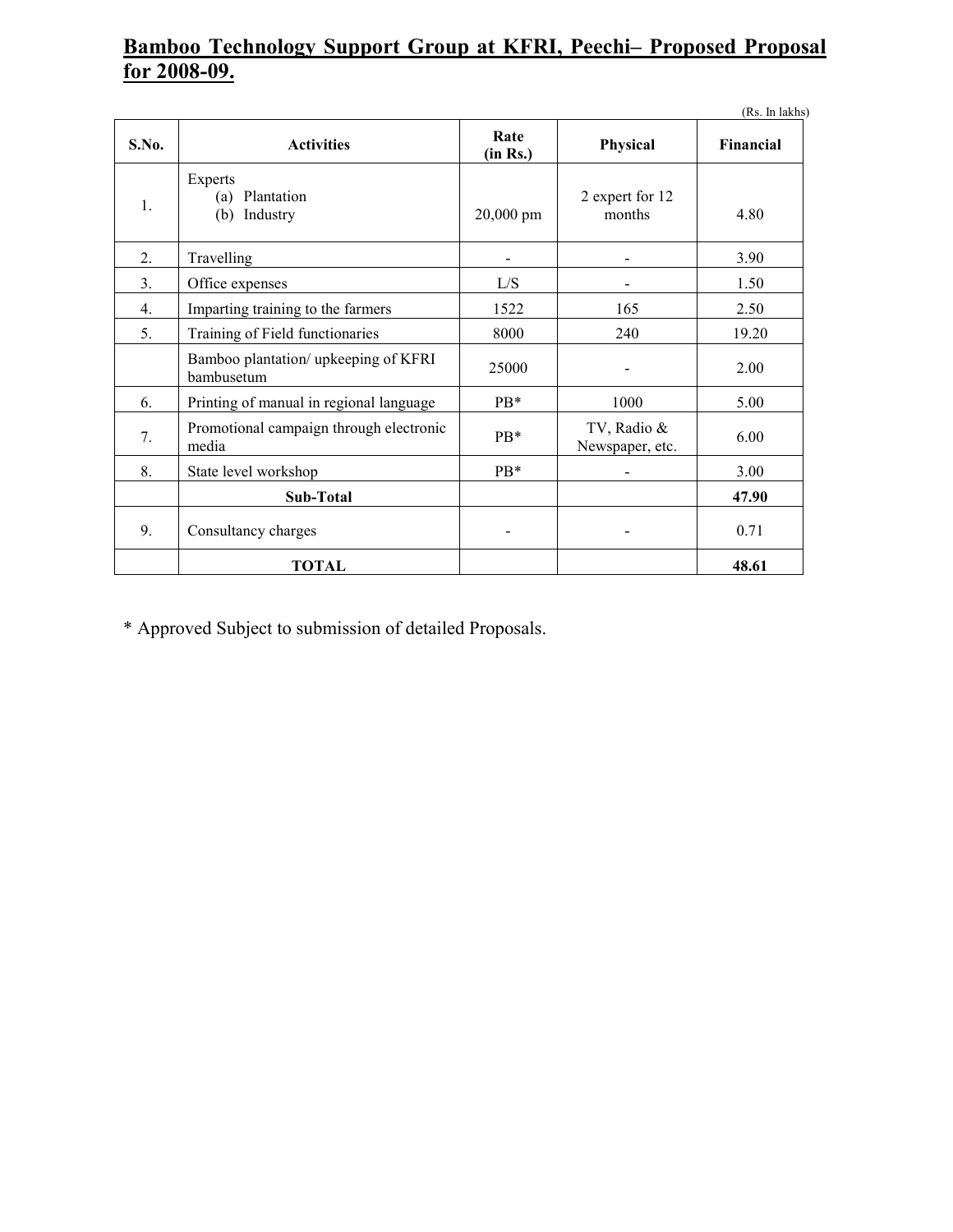# **Bamboo Technology Support Group at ICFRE, Dehradun– Proposed Proposal for 2008-09.**

|                |                                                                                          |                        |                                    | (Rs. In lakhs) |
|----------------|------------------------------------------------------------------------------------------|------------------------|------------------------------------|----------------|
| S.No.          | <b>Activities</b>                                                                        | Rate<br>(in Rs.)       | Physical                           | Financial      |
| $\mathbf{1}$ . | Experts<br>Plantation<br>(a)<br>Handicraft<br>(b)<br>(c) Marketing<br>Research Associate | 20,000 pm<br>12,500 pm | 2 for 12 months<br>1 for 12 months | 4.80<br>1.50   |
| 2.             | Travelling                                                                               |                        |                                    | 3.00           |
| 3.             | Office expenses                                                                          | L/S                    |                                    | 1.50           |
| 4.             | Imparting training to the farmers of<br>concerned States                                 | 1522                   | 160                                | 3.99           |
| 5.             | Imparting training to the field<br>functionaries of concerned States                     | 8000                   | 50                                 | 4.00           |
| 6.             | Printing of bamboo literature                                                            | $PB*$                  |                                    | 2.00           |
| 7.             | Promotional campaign through<br>electronic media                                         | $PB*$                  | TV, Radio &<br>Newspaper, etc.     | 9.00           |
| 8.             | Organizing National Level Seminar                                                        | $PB*$                  |                                    | 5.00           |
|                | Sub-Total                                                                                |                        |                                    | 34.79          |
| 9.             | Consultancy Fees for ICFRE @15%                                                          |                        |                                    | 0.52           |
|                | <b>TOTAL</b>                                                                             |                        |                                    | 35.31          |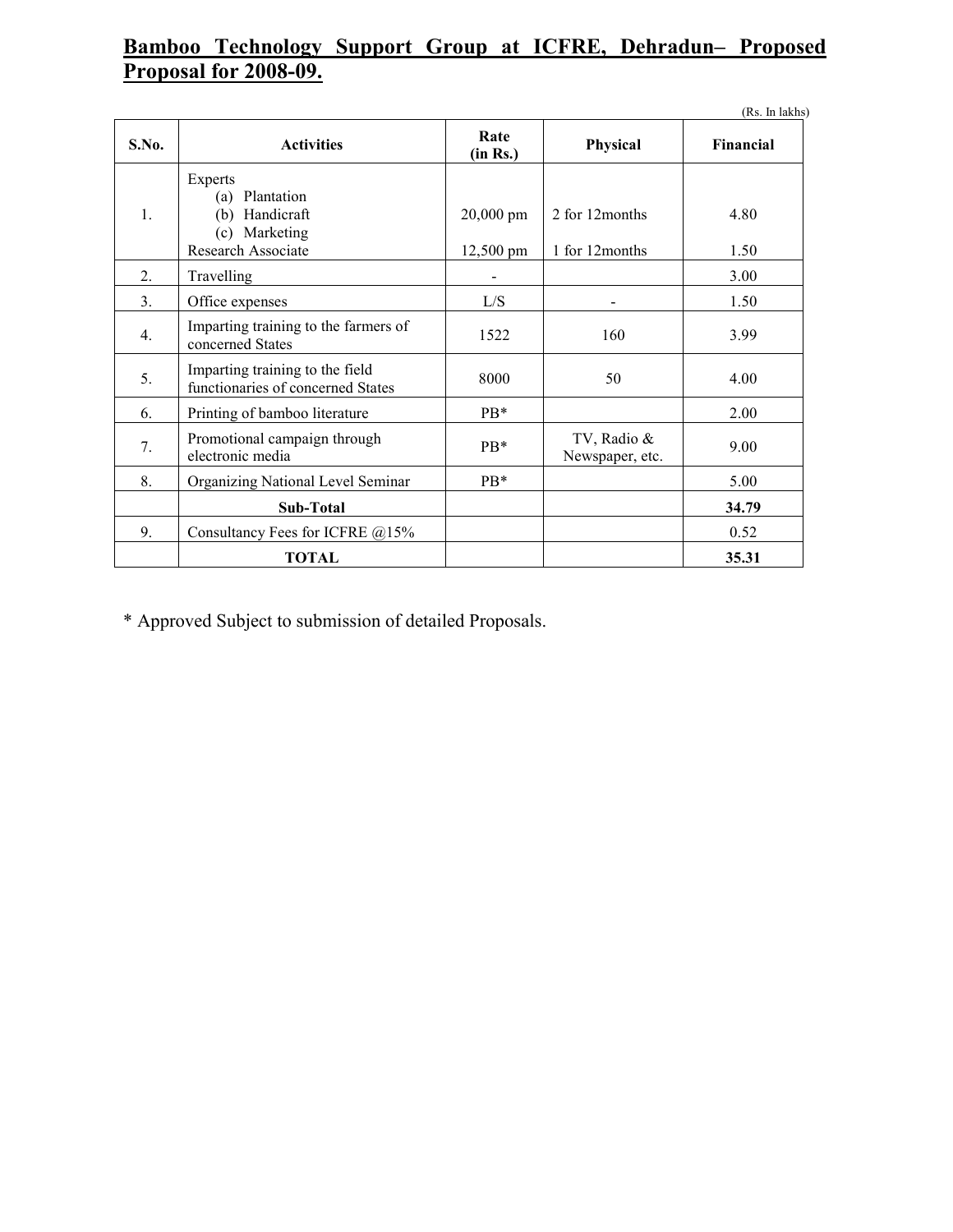#### **STATE: KERALA**  Physical / Financial Targets for 2008-09

(Rs. In lakhs)

| S.No. | <b>Components</b>                                          | Rate<br>(Rs.) | Physical<br><b>Target</b><br>(Ha./Nos.) | (Ks. In lakns<br>Financial<br><b>Target</b> |
|-------|------------------------------------------------------------|---------------|-----------------------------------------|---------------------------------------------|
| 1.    | Centralized nurseries in public sector (in nos)            | 2.73          |                                         |                                             |
| 2.    | Centralized nurseries in private sector(in nos)            | 0.68          | $\overline{2}$                          | 1.36                                        |
| 3.    | Kisan nurseries in public sector (in nos.)                 | 0.065         |                                         |                                             |
| 4.    | Kisan nurseries in private sector (in nos.)                | 0.065         | 1                                       | 0.065                                       |
| 5.    | Mahila nurseries in public sector (in nos.)                | 0.065         |                                         |                                             |
| 6.    | Mahila nurseries in private sector (in nos.)               | 0.065         | 1                                       | 0.065                                       |
| 7.    | Tissue culture in public sector                            | 21.00         |                                         |                                             |
| 8.    | Tissue culture in private sector                           | 10.50         |                                         |                                             |
| 9.    | Certification of planting material (in nos.)               | PB            |                                         |                                             |
| 10.   | Plantation in forest area (in ha)                          | 0.25          |                                         |                                             |
| 11.   | Plantation in non-forest area (in ha.)                     | 0.08          |                                         |                                             |
| 12.   | Improvement of existing stock (in ha.)                     | 0.08          |                                         |                                             |
| 13.   | Training of farmers within state (in nos.)                 | 0.0152        | 200                                     | 3.04                                        |
| 14.   | Training of farmers outside state (in nos.)                | 0.025         |                                         |                                             |
| 15.   | Training of field functionaries (in nos.)                  | 0.08          |                                         |                                             |
| 16.   | Demonstration of Technology (in nos.)                      | 0.10          |                                         |                                             |
| 17.   | Workshop/Seminars at: State Level (in nos.)                | 3.00          | 1                                       | 3.00                                        |
| 18.   | Workshop/Seminars at: District Level (in nos.)             | 1.00          | 7                                       | 5.44                                        |
| 19.   | Pest and Disease Management (in ha.)                       | 0.002         |                                         |                                             |
| 20    | Micro-irrigation (in ha.)                                  | 0.20          |                                         |                                             |
| 21.   | Post Harvest Storage & Treatment Facilities (in nos.)      | PB*           | 7                                       | 120.00                                      |
| 22.   | Participation in Domestic Trade Fairs (in nos.)            | PB*           | $\mathfrak{Z}$                          | 11.25                                       |
| 23.   | Participation in Intern'l Trade Fairs (in nos.)            | PB*           |                                         |                                             |
| 24.   | Innovative Intervention (in nos.)                          |               | 3                                       | 23.29                                       |
| 25.   | Coloured Brochure and leaflets                             | PB*           |                                         |                                             |
| 26.   | <b>Evaluation and Monitoring</b>                           | PB*           |                                         |                                             |
| 27.   | Bamboo Retail markets near villages                        | PB*           |                                         |                                             |
| 28.   | Retail Outlets (in metro city/near metro)                  | PB*           | 1                                       | 10.00                                       |
| 29.   | Bamboo Bazaars (in nos.)                                   |               |                                         |                                             |
| 30.   | Research & Development                                     | $PB*$         |                                         |                                             |
| 31.   | Data Generation & management -c/o G.S. Software<br>package | PB*           | 1                                       | 14.00                                       |
|       | <b>SUB-TOTAL</b>                                           |               |                                         | 191.51                                      |
| 32.   | Consultancy Services @ 1.5%                                |               |                                         | 2.87                                        |
|       | <b>TOTAL</b>                                               |               |                                         | 194.38                                      |